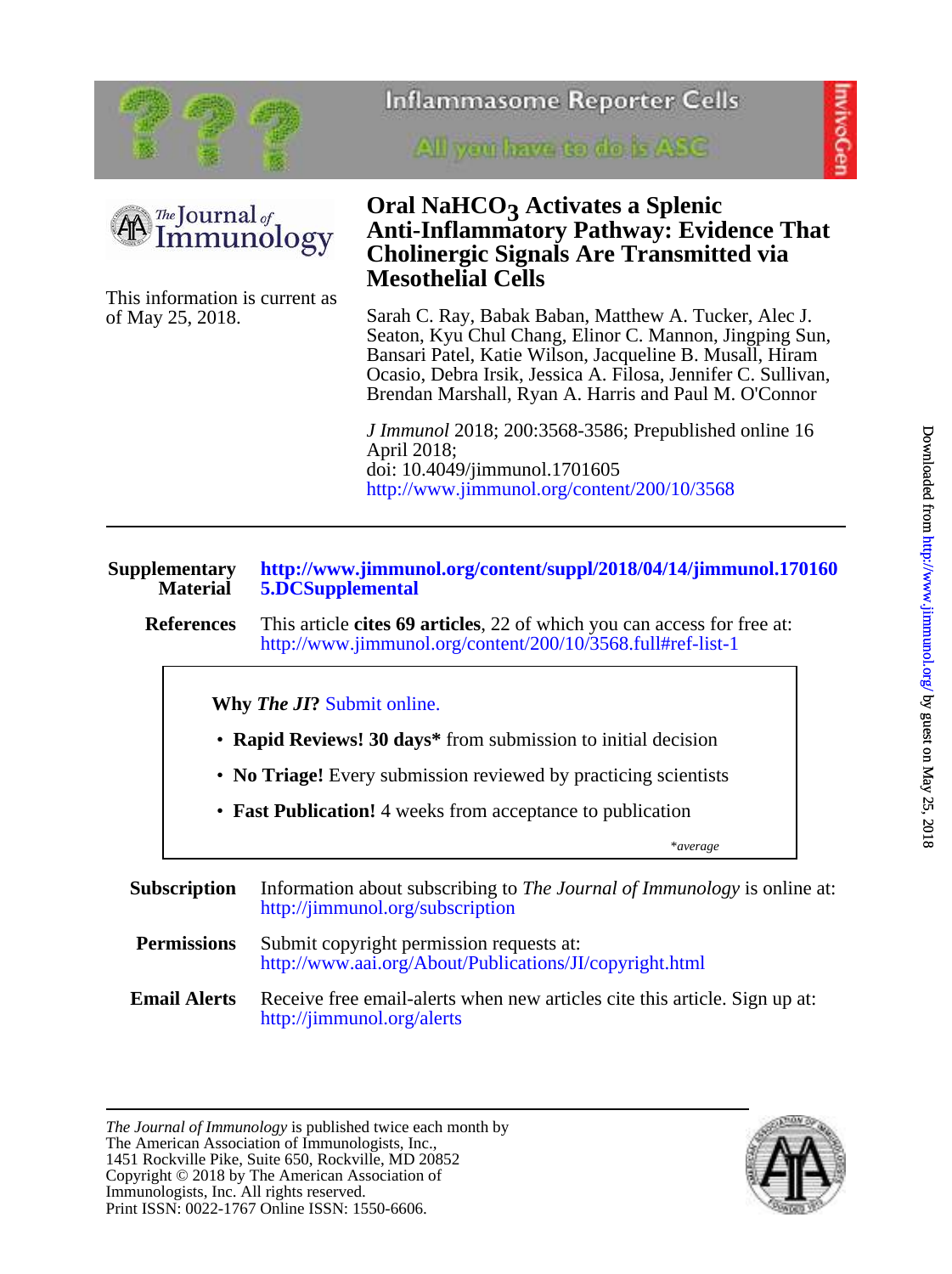# Oral NaHCO<sub>3</sub> Activates a Splenic Anti-Inflammatory Pathway: Evidence That Cholinergic Signals Are Transmitted via Mesothelial Cells

Sarah C. Ray,\* Babak Baban,<sup>†</sup> Matthew A. Tucker,<sup>‡</sup> [Alec J. Seaton,](http://orcid.org/0000-0002-4698-3482)\* Kyu Chul Chang,\* [Elinor C. Mannon](http://orcid.org/0000-0002-8379-7144),\* Jingping Sun,\* Bansari Patel,\* Katie Wilson,\* Jacqueline B. Musall,\* Hiram Ocasio,\* Debra Irsik,\* [Jessica A. Filosa](http://orcid.org/0000-0001-7536-2039),\* Jennifer C. Sullivan,\* [Brendan Marshall,](http://orcid.org/0000-0001-7147-0075)<sup>§</sup> [Ryan A. Harris,](http://orcid.org/0000-0002-8826-681X) $*$  and [Paul M. O'Connor\\*](http://orcid.org/0000-0002-5632-8385)

We tested the hypothesis that oral NaHCO<sub>3</sub> intake stimulates splenic anti-inflammatory pathways. Following oral NaHCO<sub>3</sub> loading, macrophage polarization was shifted from predominantly M1 (inflammatory) to M2 (regulatory) phenotypes, and FOXP3<sup>+</sup> CD4+ T-lymphocytes increased in the spleen, blood, and kidneys of rats. Similar anti-inflammatory changes in macrophage polarization were observed in the blood of human subjects following NaHCO<sub>3</sub> ingestion. Surprisingly, we found that gentle manipulation to visualize the spleen at midline during surgical laparotomy (sham splenectomy) was sufficient to abolish the response in rats and resulted in hypertrophy/hyperplasia of the capsular mesothelial cells. Thin collagenous connections lined by mesothelial cells were found to connect to the capsular mesothelium. Mesothelial cells in these connections stained positive for the pan-neuronal marker PGP9.5 and acetylcholine esterase and contained many ultrastructural elements, which visually resembled neuronal structures. Both disruption of the fragile mesothelial connections or transection of the vagal nerves resulted in the loss of capsular mesothelial acetylcholine esterase staining and reduced splenic mass. Our data indicate that oral NaHCO<sub>3</sub> activates a splenic anti-inflammatory pathway and provides evidence that the signals that mediate this response are transmitted to the spleen via a novel neuronal-like function of mesothelial cells. The Journal of Immunology, 2018, 200: 3568-3586.

hronic inflammation has been implicated in both acute and chronic kidney injury (1). The Chronic Renal Insufficiency Cohort study found that elevated inflammatory markers fibrinogen and TNF- $\alpha$  were associated with rapid loss of kidney function in patients with chronic kidney disease (CKD) (2). Furthermore, treatment with TNF- $\alpha$  antagonists has been associated with an attenuation in renal functional decline in CKD patients (3). Activation of the innate cholinergic antiinflammatory pathway via stimulation of the vagal nerve, which suppresses proinflammatory cytokines and promotes antiinflammatory macrophage cell polarization via activation of  $\alpha$ -7containing nicotinic receptors on splenic macrophages (4), has also been reported to ameliorate acute kidney injury (5).

ORCIDs: [0000-0002-4698-3482](http://orcid.org/0000-0002-4698-3482) (A.J.S.); [0000-0002-8379-7144](http://orcid.org/0000-0002-8379-7144) (E.C.M.); [0000-](http://orcid.org/0000-0001-7536-2039) [0001-7536-2039](http://orcid.org/0000-0001-7536-2039) (J.A.F.); [0000-0001-7147-0075](http://orcid.org/0000-0001-7147-0075) (B.M.); [0000-0002-8826-](http://orcid.org/0000-0002-8826-681X) [681X](http://orcid.org/0000-0002-8826-681X) (R.A.H.); [0000-0002-5632-8385](http://orcid.org/0000-0002-5632-8385) (P.M.O.).

Received for publication November 21, 2017. Accepted for publication March 10, 2018.

This work was supported by National Institutes of Health Grants DK099548 and 1P01HL134604 (to P.M.O.).

Address correspondence and reprint requests to Dr. Paul M. O'Connor, Augusta University, CB2206, 1459 Laney-Walker Boulevard, Augusta, GA 30912. E-mail address: [paoconnor@augusta.edu](mailto:paoconnor@augusta.edu)

The online version of this article contains [supplemental material.](http://www.jimmunol.org/lookup/suppl/doi:10.4049/jimmunol.1701605/-/DCSupplemental)

Abbreviations used in this article: BMI, body mass index; CKD, chronic kidney disease; CON, control; GFR, glomerular filtration rate; HS, high salt; LS, low salt; MLA, methyllycaconitine; RT, room temperature; SS, salt-sensitive; Treg, T regulatory cell; TXT, treatment.

Copyright 2018 by The American Association of Immunologists, Inc. 0022-1767/18/\$35.00

Evidence from a number of small clinical trials as well as experimental models indicates that supplementation with oral sodium bicarbonate (Na $HCO<sub>3</sub>$ ) may slow the decline in kidney function in CKD patients (6), yet the physiological mechanisms mediating this beneficial effect remain unclear. As inflammation has been associated with CKD progression, we speculated that  $NaHCO<sub>3</sub>$ may act to protect the kidneys by reducing inflammation. Therefore, we tested the hypothesis that "Oral NaHCO<sub>3</sub> intake promotes M2 macrophage polarization by activating splenic anti-inflammatory pathways."

In the current study, we used flow cytometry as well as mRNA markers in isolated splenic macrophages to determine whether oral  $NaHCO<sub>3</sub>$  intake promotes M2 macrophage polarization in the kidney and spleen in both hypertensive Dahl salt-sensitive (SS) rats, in which significant inflammation is known to be present (7), as well as normotensive Sprague Dawley rats, in which baseline renal inflammation has been reported to be low. We also investigated the effect of acute oral NaHCO<sub>3</sub> loading on inflammatory cell profiles in the blood of healthy human subjects. Furthermore, as we found that gentle manipulation to visualize the spleen at midline during surgical laparotomy (sham splenectomy) was sufficient to abolish the anti-inflammatory response to oral  $NaHCO<sub>3</sub>$ , we investigated the pathways through which signaling of NaHCO<sub>3</sub> intake may be transmitted to the splenic parenchyma.

#### Materials and Methods

#### Rodent studies

Animals. Studies used 8–12-wk-old male Dahl SS or Sprague Dawley rats (Charles River Laboratories, Wilmington, MA). Rats were maintained ad libitum on water and a pellet diet containing low 0.4% NaCl (AIN76A; Dyets, Bethlehem, PA; low salt [LS] 0.4% NaCl). Rats were age matched for all protocols. All studies were conducted in accordance with the National Institutes of Health Guide for the Care and Use of Laboratory

<sup>\*</sup>Department of Physiology, Augusta University, Augusta, GA 30912; † Department of Oral Biology, Augusta University, Augusta, GA 30912; <sup>‡</sup>Georgia Prevention Institute, Augusta University, Augusta, GA 30912; and <sup>§</sup>Department of Cell Biology and Anatomy, Augusta University, Augusta, GA 30912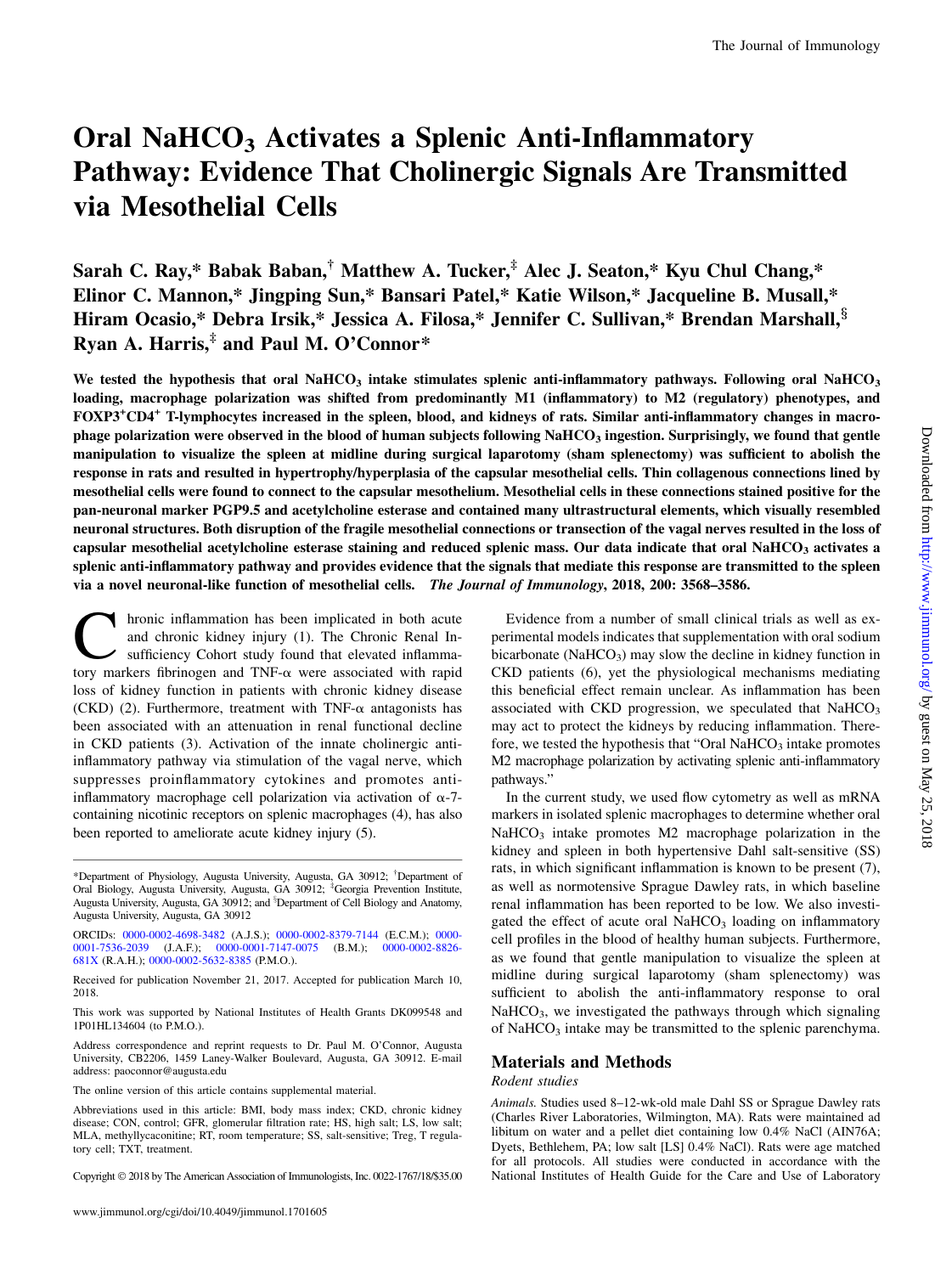Animals. All of the protocols were approved in advance by the institutional animal care committee at Augusta University.

Sub diaphragmatic transection of the vagal nerves. Rats were anesthetized with isoflurane (2–5%), and a midline incision was performed. Using a stereoscope, the vagal nerves were visualized immediately below the diaphragm and transected. Any nervous tissue around the esophagus was also cleared by dissection. When visualizing the esophagus, care was taken to limit any horizontal movement of the stomach and to avoid movement of the spleen. After wound closure, animals were allowed to recover for 2 wk before tissue was harvested under isoflurane anesthesia. Bloating of the stomach was used to confirm sub diaphragmatic transection of the vagal nerves at the time of sacrifice.

Visualization of the spleen at midline or sham splenectomy. Dahl SS rats were anesthetized with isoflurane (2–5%), and a midline incision was performed. The spleen was located and gently moved toward the incision site by hand or with cotton tip applicators. The poles of the spleen were visualized and the spleen returned to its original position. Following the surgical procedure, rats were allowed to recover for 7 d before entering the high-salt (HS) protocol described above.

Drugs. Esomeprazole (20 mg/kg; Sigma, St Louis, MO) was dissolved in DMSO before being diluted in saline and given as a final volume of 0.2 ml i.p. once daily. Methyllycaconitine (MLA: 5 mg/kg; Sigma) was dissolved in saline and given i.p. (0.2 ml twice a day). Control rats received DMSO and saline as vehicle (0.2 ml i.p. twice a day). All rats in drug treatment protocols received either  $0.1$  M NaHCO<sub>3</sub> or NaCl in drinking water and were treated daily for 3 d prior to tissue harvest.

Analytical flow cytometry (rats). With the exception of one group of rats  $(n = 5 + 5)$ , in all HS-fed Dahl SS rats, blood pressure telemetry devices were implanted prior to beginning the study. All protocols were initiated at least 7 d after surgery to allow time for rats to recover, and no significant differences in flow cytometry results were observed between rats that had telemeters implanted compared with rats without prior surgery. No surgical procedures were performed on LS-fed Dahl SS rats or Sprague Dawley rats prior to tissue harvest. On the day of tissue harvest, rats were anesthetized with isoflurane (2–5%), and a midline incision was performed. The abdominal aorta was catheterized for the collection of ∼2 ml of arterial blood in a heparinized tube, and the left kidney was excised and immediately processed for flow cytometry. Ab markers used for flow cytometry as well as dilutions and references are given in Table I.

To identify and evaluate immune cells in renal and splenic tissues, we employed a flow cytometry-based assay. Briefly, kidneys were harvested and placed in RPMI 1640 (Thermo Fisher Laboratories) + 10% FBS (Atlanta Biologicals, Lawrenceville, GA), minced, and single-cell suspensions were achieved using a 100  $\mu$ M cell strainer (BD Biosciences, San Diego, CA) followed by centrifugation (1400 rpm, 5 min) and lysis of erythrocytes by incubation with ACK Lysing Buffer (3 min at room temp; Quality Biological, Gathersburg, MD). Spleens were harvested and placed in RPMI 1640 + 10% FBS. Spleens were then injected with 1 ml of 100 collagen digestion units/ml Collagenase IV (Sigma) solution in three regions, then placed in 1 ml of 400 collagen digestion units/ml Collagenase IV, incubated at 37˚C for 30 min, and minced. Single-cell suspensions were then achieved as described for the kidney, and all cells were washed twice (PBS).

In all flow studies, cells were then incubated with Abs for surface markers for 20 min on ice in the dark (all Abs from Pharmingen-BD-Biosciences, San Jose, CA). Cells were then washed with PBS, fixed and permeabilized using FOXP3/Transcription Factor Fix/Perm Buffer (eBioscience, San Diego, CA) for 15 min in the dark on ice, and washed once again with PBS before incubation with Abs for intracellular staining of Foxp3, TNF- $\alpha$ , IL-10, and IL-17, on ice in the dark for 20 min (BD Biosciences). Cells were then washed and run through a four-color flow cytometer (FACS Calibur; Becton-Dickinson), and data were collected using CellQuest software.

In all flow studies, group identifiers were removed and flow cytometry analysis was performed by an investigator unaware of the hypothesis. Samples were double stained with control IgG and cell markers and were used to assess any spillover signal of fluorochromes; proper compensation was set to ensure the median fluorescence intensities of negative and positive cells were identical and were both gated populations. Gating was used to exclude dead cells and debris using forward and side scatterplots. In each analysis, 100,000 total events were collected. As a gating strategy, for each sample, isotype-matched controls were analyzed to set the appropriate gates. For each marker, samples were analyzed in duplicate measurements. To minimize false-positive events, the number of double-positive events detected with the isotype controls was subtracted from the number of double-positive cells stained with corresponding Abs (not isotype control), respectively. Cells expressing a specific marker were reported as a percentage of the number of gated events. A representative example of gating is shown in Fig. 1 and [Supplemental Fig. 2.](http://www.jimmunol.org/lookup/suppl/doi:10.4049/jimmunol.1701605/-/DCSupplemental)

Verification of macrophage polarization in isolated splenic macrophages. Markers for M1 and M2 macrophages were selected based on previous studies in the rat (8, 9); however, to confirm the specificity of these markers, in a subset of animals, these markers were compared with alternative markers ([Supplemental Fig. 2](http://www.jimmunol.org/lookup/suppl/doi:10.4049/jimmunol.1701605/-/DCSupplemental)) and depletion of kidney cells identified as macrophages was confirmed using clodronate liposomes ([Supplemental Fig. 3\)](http://www.jimmunol.org/lookup/suppl/doi:10.4049/jimmunol.1701605/-/DCSupplemental). In these studies, a single dose of clodronate liposomes or liposome controls (20 mg/kg; Encapsula Nanosciences, Nashville, TN) was injected into the tail vein of rats 24 and 72 h prior to harvesting the kidneys for flow cytometry. In addition, rat spleen macrophages were isolated from Dahl SS rats treated with either NaCl or  $NaHCO<sub>3</sub>$  for 2 wk and fed an HS (8%) diet. Splenic macrophages were isolated by centrifugation in a Percoll density gradient and real-time PCR was performed for rat iNOS, arginase, and GAPDH to determine relative M1/M2 macrophage polarization.

MLR. The MLR is a commonly used functional assay to determine the proliferative capacity of T lymphocytes in response to Ag presentation. This assay requires the use of responder cells (T cells from the spleen of untreated Dahl SS rats) and stimulating cells (splenocytes) from Sprague Dawley rats drinking either NaCl  $(0.1 \text{ M})$  or NaHCO<sub>3</sub>  $(0.1 \text{ M})$  for 3 d prior to tissue harvest  $(n = 3)$  animals each group). The responder cells and stimulator cells were set up in triplicate wells in a RPMI 1640 medium, which was supplemented with FBS, penicillin, streptomycin, l-glutamine, and 2-ME. Responder T cells were enriched using magnetic assorted cell sorting and used at the ratio of 1:5 (responders to stimulators). After 96 h of incubation at 37°C in a humidified 5%  $CO_2$  environment, all cells were harvested into flow cytometry tubes. After one wash with PBS, all samples were then incubated with anti- CD71 Ab (a marker for activated and dividing T cells) for 20 min in the dark on ice. Samples were then washed with PBS, and Tcell proliferation was measured by using flow cytometry analysis for CD71 expression. The average of the triplicate samples was recorded for each rat, and the average of all animals in each group then calculated and compared by unpaired  $t$  test.

Isolation of primary macrophage from spleen and polarization by arginase/iNOS. Real-time PCR was performed using rat iNOS, arginase, and GAPDH primers listed below, as previously reported (9): 1) rat iNOS forward 5'-TCT TGG TGA AAG CGG TGT T-3'; 2) rat iNOS reverse 5'-TGT TGC GTT GGA AGT GTA GC-3'; 3) arginase forward 5'-TAT CTG CCA AGG ACA TCG TG-3'; and 4) arginase reverse 5'-GTT CTG TTC GGT TTG CTG T-3'.

For urine collection, rats were placed in rat metabolic cages for 24 h (Nalgene, Rochester, NY). Urine was collected and weighed for volume determination. Up to 10 ml of urine was stored at  $-80^{\circ}$ C for later analysis. All urinary data are presented as 24 h urinary excretion. Urinary Na, K, and Cl measurements were obtained using an electrolyte analyzer (Easylite; Medica, Bedford, MA). Samples were diluted 1:10, one part urine to nine parts Easylyte Urine Diluent as per the manufactures instructions. Urinary titratable acids were determined with titration of 5 ml of urine with NaOH or HCl to pH 7.4. Urinary  $NH_4^+$  concentration was determined using an ammonia ion selective electrode (Orion high performance ammonia ion selective electrode [Thermo Fisher Scientific]). Urine samples were diluted in Orion ionplus Solution Alkaline Reagent immediately before measurement as per the manufacturer's instructions. Measurements were compared with those of a standard curve using serial dilutions of the Thermo Scientific Orion Application Solution 0.1 M NH<sub>4</sub><sup>+</sup> Ammonium Standard. Final concentrations were calculated using a log curve (Graphpad Prism 6; Graphpad Software, La Jolla, CA).

Electron microscopy. Preparation and imaging of tissue by electron microscopy was performed by the Augusta University Histology Core facility. Tissue was fixed in 4% paraformaldehyde, 2% glutaraldehyde in 0.1 M sodium cacodylate (NaCac) buffer, pH 7.4, postfixed in 2% osmium tetroxide in NaCac, stained en bloc with 2% uranyl acetate, dehydrated with a graded ethanol series, and embedded in Epon-Araldite resin. Thin sections of 75 nm thickness were cut with a diamond knife on a Leica EM UC6 ultramicrotome (Leica Microsystems, Bannockburn, IL), collected on copper grids, and stained with uranyl acetate and lead citrate. Tissue was observed in a JEM 1230 transmission electron microscope (JEOL USA, Peabody, MA) at 110 kV and imaged with an UltraScan 4000 CCD camera and First Light Digital Camera Controller (Gatan, Pleasantonm, CA).

Histological analysis. At the end of the study, rats were anesthetized with isoflurane (2–5%), and tissues were excised and placed in 10% formalin solution (Sigma) for 48 h before being paraffin embedded, blocked, and processed (Augusta University Core facility). Kidneys were paraffin embedded in an automatic tissue processor, and  $3-\mu m$  cut sections were mounted on siliconized and/or charged slides. The slides were deparaffinized and hydrated, and Ag retrieval was performed using IHC-Tek Epitope retrieval solution at steaming for 40 min (catalog no. IW-1100;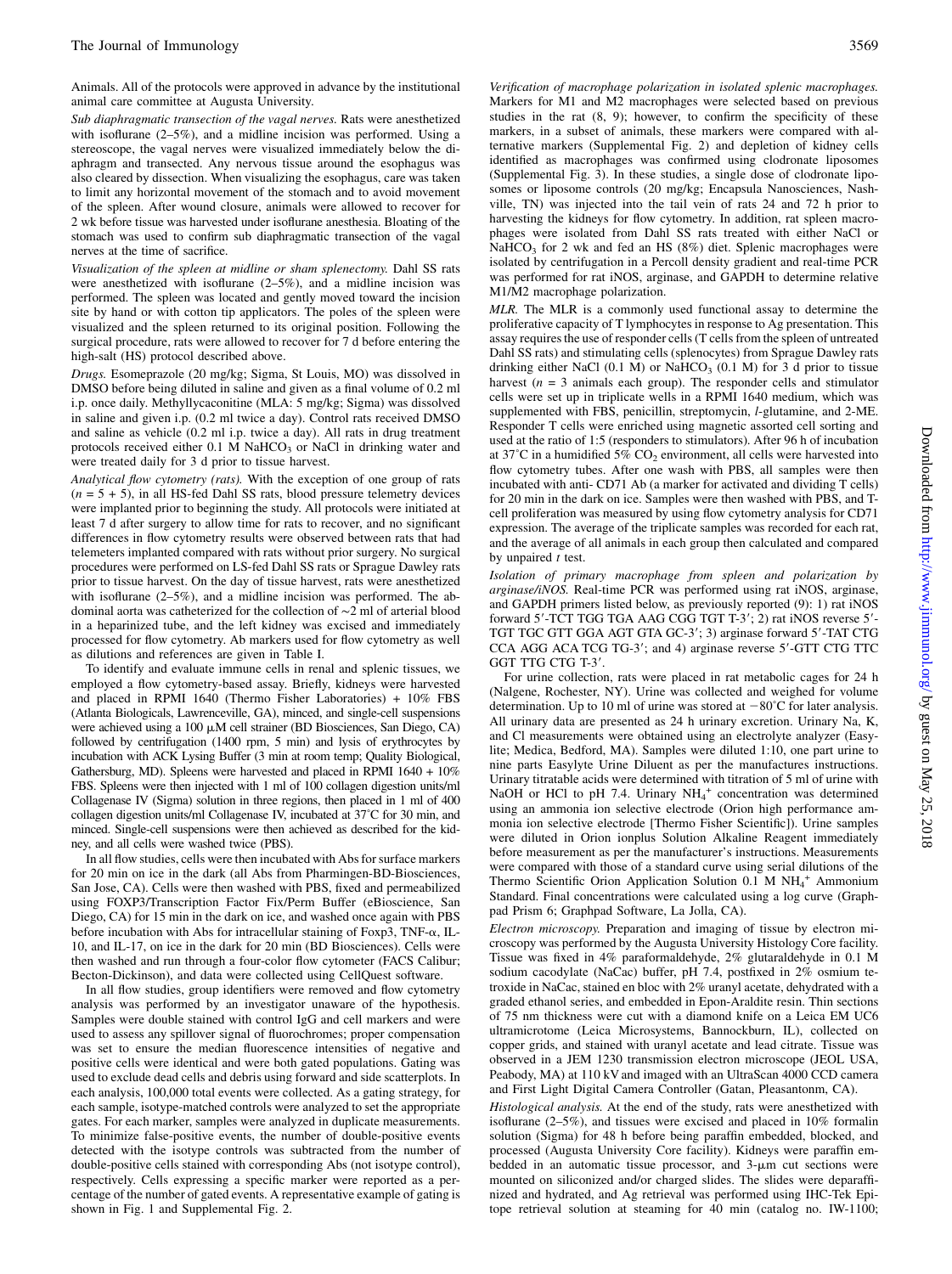$Ca^{2+}$  imaging. Untreated rats were anesthetized with isoflurane (2–5%), and the spleen was excised. The spleen was placed in HBSS with 20 mM HEPES buffer pH 7.40 at RT with Fluo4. Imaging acquisition was conducted using the Andor Revolution system (Andor Technology Belfast, U.K.) (10). A Nikon microscope (Eclipse FN 1; Nikon, Tokyo, Japan) was connected to a laser confocal spinning unit (CSU-X1; Yokogawa, Tokyo, Japan) attached to a Sutter filter wheel and an ultrasensitive EMCCD camera (iXon<sup>EM</sup>; Andor Technology, Belfast, U.K.). The microscope chamber was continuously perfused, at a rate of 2 ∼3 ml/min, with HBSS pH 7.4 using a peristaltic pump (Miniplus 3; Gilson, Middleton, WI). Chamber temperature was maintained at  $36 \pm 1^{\circ}$ C using a single line solution heater (SH-28B; Warner Instruments, Hamden, CT) connected to a direct current power supply (1735A; BK Precision, Yorba Linda, CA). Calcium imaging experiments were monitored from thick spleen slices incubated at RT in HBSS containing  $5 \mu M$  Fluo-4 AM and pluronic acid (2.5  $\mu$ g/ml). Following an hour incubation period, slices were placed in RT HBSS until needed. Fluorescence images were obtained using a krypton/argon laser (488 nm excitation and  $>$ 495 nm emission). Images were acquired at ~0.7 frames/s. 40× or 20× Nikon dipping objectives were used to visualize the spleen surface during electrical stimulation.

Rat protocols. All rats were maintained on LS chow with ad libitum water (tap water). Following 7 d recovery from surgery, on day 1 of the HS diet protocol, tap water was replaced with either 0.1 M NaHCO<sub>3</sub> ( $n = 11$ ; Sigma) or equimolar NaCl (0.1 M) made fresh daily, also ad libitum ( $n = 10$ ).  $NaHCO<sub>3</sub>$  or vehicle-treated water was then maintained for the remainder of the protocol. Following 4 d of LS feeding, rats were placed on an 8% HS diet (AIN76A 8%; Dyets) for 2 wk. Twenty-four-hour urine collections were obtained on day 3 of LS feeding and day 7 and day 14 of HS feeding, if applicable. Following 14 d of HS feeding, rats were anesthetized with isoflurane (2–5%), and tissue was harvested for analysis.

Dahl SS rats on the LS protocol were treated identically to the HS protocol above except following 4 d of LS, rats were anesthetized and tissue was harvested for flow cytometric analysis prior to beginning an HS diet.  $n = 5/5$  for NaCl and NaHCO<sub>3</sub> treatment, respectively.

Subdiaphragmatic transection of the vagal nerves was as follows: 8-wk-old Sprague Dawley rats were either subject to laparotomy only, laparotomy + manipulation of the spleen to midline, or laparotomy + transection of the vagal nerves immediately below the diaphragm or laparotomy + transection of the vagal nerves immediately below the diaphragm + manipulation of the spleen to midline. Rats were allowed to recover for 14 d before being anesthetized with isoflurane (2–5%) and tissue harvested. Successful transection of the vagal nerves was confirmed by stomach bloating on sacrifice, and animals without confirmation were excluded from analysis.

Visualization of the spleen at midline or sham splenectomy. Dahl SS rats in which the spleen was removed ( $n = 5/7$  for vehicle and NaHCO<sub>3</sub> treatment, respectively) or moved to midline during surgery (sham splenectomy  $[n =$  $5/5$  for vehicle and NaHCO<sub>3</sub> treatment, respectively]) were entered into the HS protocol described above prior to tissue sacrifice. An additional sham control (CON) group (laparotomy only) was performed to control for movement of the spleen  $(n = 4/5)$  for vehicle and NaHCO<sub>3</sub> treatment, respectively). Tissue collected from animals in this group was used to compare Ab sets for identification of macrophage polarization ([Supplemental Fig. 2](http://www.jimmunol.org/lookup/suppl/doi:10.4049/jimmunol.1701605/-/DCSupplemental)).

Dose response studies in Sprague Dawley rats. Rats were maintained on standard laboratory chow (Teklad) and placed on either 0.1 M NaHCO<sub>3</sub>, 0.05 M NaCl/0.05 M NaHCO<sub>3</sub>, 0.09 M NaCl/0.01 NaHCO<sub>3</sub>, or 0.1 M NaCl for 4 d prior to tissue harvest ( $n = 3$  animals were used at each dose).

#### Human studies

Participants. To examine the effects of NaHCO<sub>3</sub> on acute changes in parasympathetic activity, 12 healthy participants (six men, six women, age  $27 \pm 2$  y, body mass index [BMI]  $25.3 \pm 1.2$  kg/m<sup>2</sup>) were provided 2 g of NaHCO<sub>3</sub> dissolved in 250 ml of bottled water (treatment [TXT] group). An additional six participants (four men, two women, age  $25 \pm 1$ , BMI 25.7  $\pm$ 2.1 kg/m<sup>2</sup>) were recruited as controls and were provided 1.39 g of NaCl (equivalent molar load to 2 g of NaHCO<sub>3</sub>) dissolved in 250 ml of bottled water (CON group).

Serum electrolytes. Blood samples were collected via an i.v. catheter (Nexiva; Becton Dickinson, Franklin Lakes, NJ) at baseline and at 60 min intervals posttreatment to examine changes in serum electrolyte balance  $(Na, K, and Cl<sup>-</sup>).$ 

Analytical flow cytometry (humans). In the NaHCO<sub>3</sub> TXT group, 10 of 12 subjects had blood drawn at 3 h posttreatment. Blood was taken at all time points for all control subjects. No data were excluded from the analysis. Flow cytometric analysis of heparinized whole blood was performed as described previously (11–13). Briefly, cells were incubated with Abs for surface markers (15 min on ice in dark) before incubation with Abs against intracellular cytokines and factors (after permeabilization for 15 min using fix/Perm mixture; eBioscience), including CD11b, CD68, TNF- $\alpha$  (for M1 macrophages); CD11b, CD68, CD206 and IL-10 (for M2 macrophages) (purchased from BD BioSciences); and CD16 and TNF-a (for neutrophils; from eBioscience). Cells were then washed and run through a four-color flow cytometer (FACS Calibur; BD Biosciences), and data were collected using CellQuest software. Samples were double-stained with control IgG and cell markers to assess any spillover signal of fluorochromes. Proper compensation was set to ensure the median fluorescence intensities of negative and positive cells were identical and then was used to gate the population. Gating excluded dead cells and debris using forward and side scatter plots. To confirm the specificity of primary Ab binding and rule out nonspecific Fc receptor binding to cells or other cellular protein interactions, negative control experiments were conducted using isotype controls matched to each primary Ab's host species, isotype, and conjugation format. The control Abs had no specificity for target cells within our studies yet retain all the nonspecific characteristics of the Abs used in the experiments.

#### Statistics and analysis

Data were analyzed using Graphpad Prism (Graphpad) software. All data are expressed as mean  $\pm$  SE. Multiple comparisons were analyzed using two-way ANOVA. All other parametric comparisons were analyzed via unpaired two-sided Student  $t$  test. Categorical data were analyzed by Fisher exact test. Significance was considered to be  $p < 0.05$ . All end point analysis was blinded to the investigators at the time of measurement and compiled using an identifier key once analysis was complete. No data were excluded following end point analysis (some animals were excluded prior to analysis that met exclusion criteria, i.e., failure to confirm vagal denervation). Flow cytometry gating and analysis was performed by an investigator who was unaware of the hypothesis being tested. Rats were received from a commercial source (two to three rats per cage) and were randomly allocated to either vehicle or treatment, taking care to allocate at least one animal per cage to each group.

The study followed the principles of the Declaration of Helsinki. All study protocols were approved by the Human Assurance Committee at Augusta University (no. 1029130), and written and verbal informed consent was received from all participants prior to inclusion in the study.

# **Results**

#### Rat studies

Electrolytes. Urine electrolytes were measured in HS-fed (8% NaCl chow) Dahl SS rats. The addition of NaHCO<sub>3</sub>  $(0.1 \text{ M})$  to the drinking water of Dahl SS rats had no effect on urinary Na or K excretion when compared with vehicle (0.1 M NaCl), indicating similar Na and K intake across the course of the study. Urinary Cl excretion was significantly lower ( $p = 0.03$ ) in rats drinking  $NaHCO<sub>3</sub>$  solution, reflecting that a large portion of Na intake in these animals was from NaHCO<sub>3</sub>.

Inflammatory profile. Immune cell profiles were identified using Ab markers listed in Table I. Flow cytometry data from blood, spleen, and whole kidney of rats treated with either vehicle or NaHCO<sub>3</sub> after 2 wk of HS are presented in Table II. NaHCO<sub>3</sub> treatment resulted in a significant ( $p < 0.01$ ) decrease in TNF- $\alpha$ –expressing macrophages (M1-polarized macrophages) and an increase in IL-10–expressing macrophages (M2-polarized macrophages) in the kidney (Fig. 1, Table II;  $p < 0.04$ ). A significant ( $p = 0.005$ ) polarization from predominately M1 to M2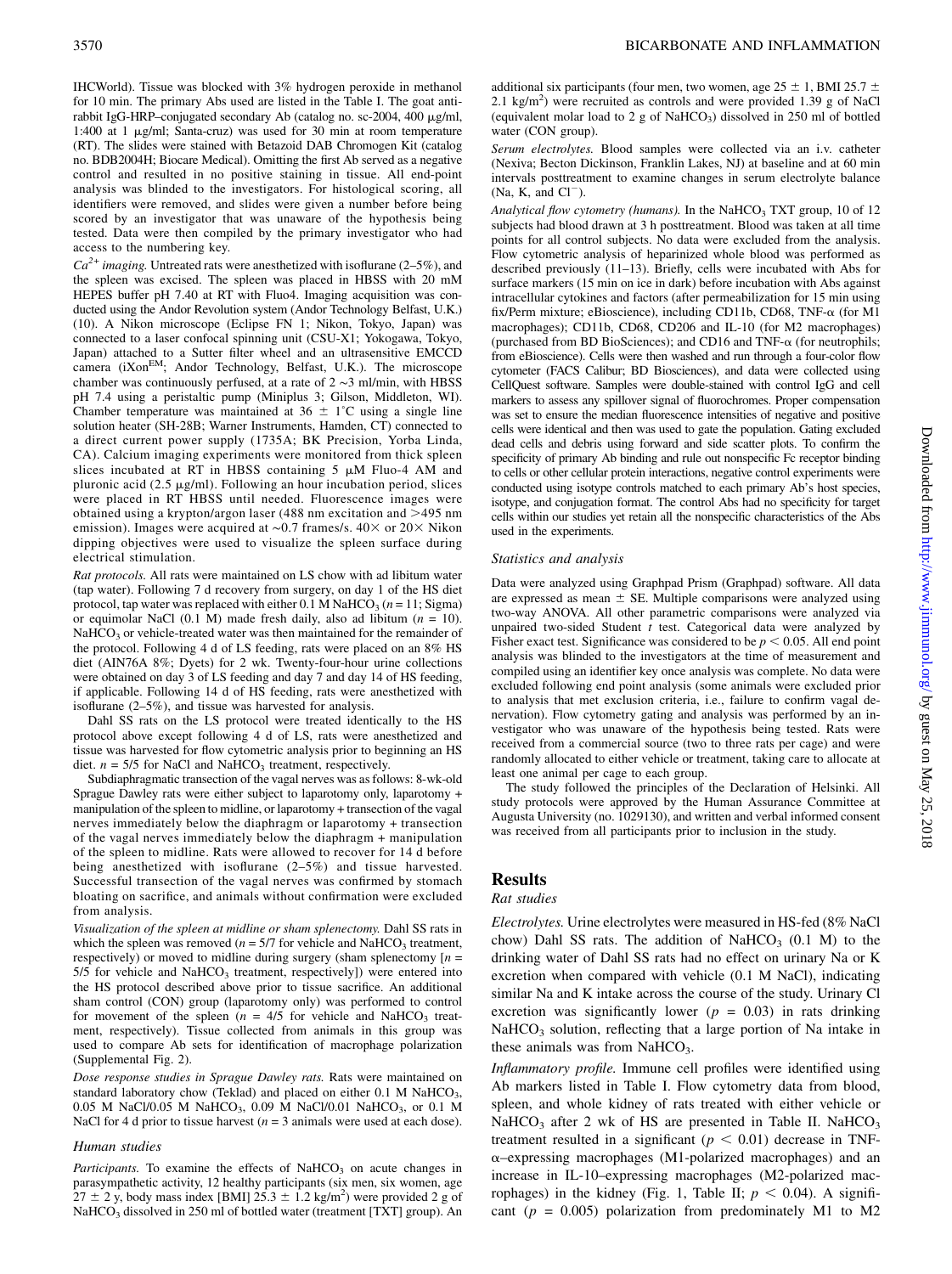| Abs and reagents<br>Table I.                   |                                      |                                                                                                             |                          |                                                                         |                              |                                                                            |
|------------------------------------------------|--------------------------------------|-------------------------------------------------------------------------------------------------------------|--------------------------|-------------------------------------------------------------------------|------------------------------|----------------------------------------------------------------------------|
| Ab Name                                        | Company                              | Catalog No.                                                                                                 | Lot No.                  | Tube Amount                                                             | Information                  | Ab Validation                                                              |
| $CD3-PerCP$                                    | eBioscience                          | 46-0030-82<br>554837                                                                                        | E16590-104               |                                                                         | Anti-rat                     | (59)                                                                       |
| CD4-FITC, OX-35                                | <b>BD</b> Biosciences                |                                                                                                             | 5190753                  |                                                                         | Mouse anti-rat               | (33)                                                                       |
| FOX P3-APC                                     | eBioscience                          | 17-5773-82<br>IC6006P                                                                                       | E07303-1639              | $0.5$ ml, $100 \mu g$<br>$0.5$ ml, $100 \mu g$<br>$0.5$ ml, $100 \mu g$ | Anti-mouse/rat               | (59)                                                                       |
| ROR <sub>y/</sub> RORC-PE                      | R&D Systems                          |                                                                                                             | ABHO0214091              |                                                                         | Mouse IgG                    | (33)                                                                       |
| CD11b/c-PE, OX-42                              | <b>BD</b> Pharmingen                 | 554862                                                                                                      |                          | $1.0\ \mathrm{m}$                                                       | Anti-rat                     | (60)                                                                       |
| CD11b/c-PE, OX-42                              | eBioscience                          | 12-0110-80                                                                                                  | E15919-106               | L25 µJ/500 µJ                                                           | Anti-rat                     | (61)                                                                       |
| CD206 PerCP/Cy 5.5                             | BioLegend                            | 321122                                                                                                      | B175845                  | $0.5$ ml                                                                | Anti-human                   | (62)                                                                       |
| F4/80-A488, EMRI                               | Bioss                                | bs-7058R-A488                                                                                               | AE084243                 | $100 \mu$                                                               | Rabbit                       | datasheets/bs-7058R-A488<br>http://biossusa.com/store/                     |
| IL-10-Alexa647, CC320                          | Novus                                | NB100-63026AF6477                                                                                           | 1007-081415              | 250 µl                                                                  | Mouse ab                     | IL-10-Antibody-CC320_NB100-<br>http://www.novusbio.com/<br>63026AF647.html |
| CD44-FITC, OX-49                               | <b>BD</b> Biosciences                | 550974                                                                                                      | 4324539                  | $0.2$ ml                                                                | Mouse anti-rat               | (32, 33)                                                                   |
| CD69-PE, H1.2F3                                | eBioscience                          | 12-0691-82                                                                                                  | E01332-1634              | $0.5$ m $1$                                                             | Anti-mouse                   | (63)                                                                       |
| $TNF-\alpha-biotin$                            | Bioss                                | bs-2081R-biotin                                                                                             | AE081731                 | $100 \mu$                                                               | Rabbit                       | store/bs-2081r-biotin.html<br>http://biossusa.com/                         |
| IL-17A-PE                                      | eBioscience                          | 12-7177-81                                                                                                  | 4276914                  | $0.25$ m                                                                | Anti-mouse/rat               | (64)                                                                       |
| CD68-FITC                                      | Bio-Rad                              | MCA341F                                                                                                     | 1601                     | $1.0 \text{ ml}$                                                        | Mouse anti-rat<br>monoclonal | (65)                                                                       |
| CD163-Alexa 647                                | AbD Serotec                          | MCA342A647                                                                                                  | 913                      | $1.0 \text{ ml}$                                                        | Mouse anti-rat<br>monoclonal | (66)                                                                       |
| $IL-10-PE$                                     | <b>BD</b> Pharmingen                 | 555088                                                                                                      | 8021822                  | 500 µl                                                                  | Mouse anti-rat<br>monoclonal | http://bdbiosciences.com/pe,<br>mouse anti-rat IL10-555088                 |
| Streptavidin-APC                               | eBioscience                          | 17-4317-82                                                                                                  | E07261-1634              | $0.5$ m $\overline{1}$                                                  |                              | http://www.ebioscience.com/media/<br>pdf/tds/17/17-4317.pdf                |
| FIX/Perm Buffer/FOXP3<br>fixation              | eBioscience                          | NC9548464/00-5521-00                                                                                        | E00027-1654              |                                                                         |                              | (67)                                                                       |
| ACK Lysing Buffer<br>Collagenase IV            | <b>Quality Biological</b><br>Sigma   | C5138-500 mg<br>50983220                                                                                    |                          | $4 \times 100$ ml<br>$500$ mg                                           |                              | (67)<br>(67)                                                               |
| CD11b-FITC                                     | <b>BD</b> Biosciences                | 78022                                                                                                       | B202614                  |                                                                         |                              |                                                                            |
| $TNF-\alpha-PE$<br>CD68-FITC                   | <b>BD</b> Biosciences<br>eBioscience | 12-7349-82<br>562117                                                                                        | E02153-1634<br>2219733   |                                                                         |                              | (68)                                                                       |
| CD206-APC                                      | BioLegend                            | 321109                                                                                                      | B202690                  |                                                                         |                              | <b>SEE</b>                                                                 |
| $IL-10-APC$                                    | BioLegend                            | 506806                                                                                                      | B244158                  |                                                                         |                              |                                                                            |
| Acetylcholine esterase<br>Tyrosine hydroxylase | Abcam                                | PA5-21371<br>Ab <sub>112</sub>                                                                              | GR286793-6<br>SC2362081N | $100 \mu l (0.5 mg/ml)$                                                 |                              | (72)                                                                       |
| PGP9.5                                         | Invitrogen<br>Sigma                  | SAB4503057                                                                                                  | 310302                   | $100 \mu l$ (1 mg/ml)<br>$100~\mu\text{g}$                              |                              |                                                                            |
|                                                |                                      | All Abs used in flow cytometry and immunohistochemical studies along with reagents are listed in the table. |                          |                                                                         |                              |                                                                            |

All Abs used in flow cytometry and immunohistochemical studies along with reagents are listed in the table. 5ء<br>پ .<br>a s, ž,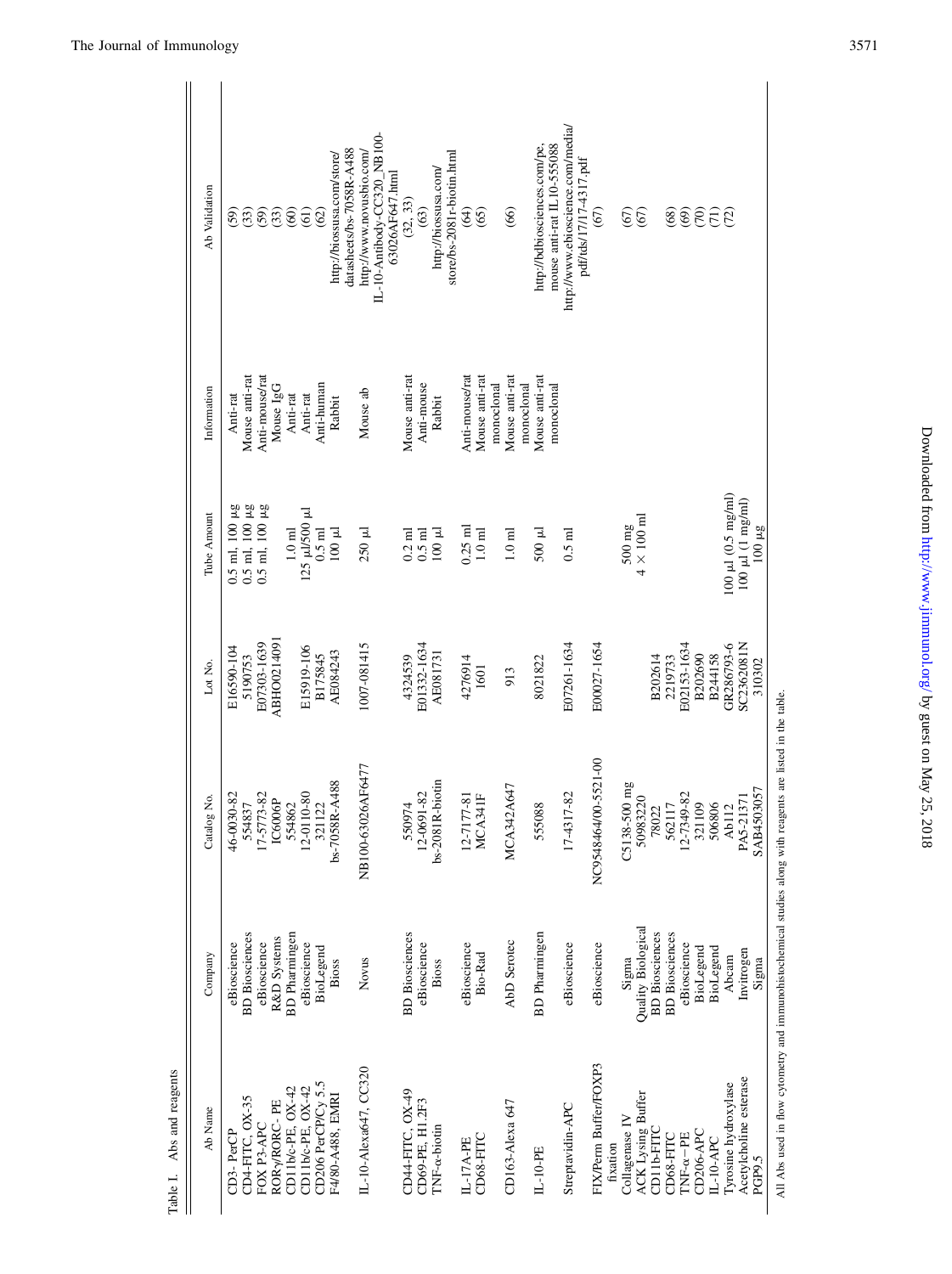|                                                                                                                                                                                                                                                                                                                                                                                                                                                                                                                                                                                                                                                                          | CD3 (% total              | $\overline{\mathsf{D}}$ 4      | CD <sub>44</sub>                  | CD69                                                          | FOXP3                | IL-17 (% total                                               | M1 (% total      | M2 (% total                                                               | $IL-10$ (% total           | TNF- $\alpha$ (% total             | CD11b/c (% total                                                                                                                                                                                                                                                                                                                                  |
|--------------------------------------------------------------------------------------------------------------------------------------------------------------------------------------------------------------------------------------------------------------------------------------------------------------------------------------------------------------------------------------------------------------------------------------------------------------------------------------------------------------------------------------------------------------------------------------------------------------------------------------------------------------------------|---------------------------|--------------------------------|-----------------------------------|---------------------------------------------------------------|----------------------|--------------------------------------------------------------|------------------|---------------------------------------------------------------------------|----------------------------|------------------------------------|---------------------------------------------------------------------------------------------------------------------------------------------------------------------------------------------------------------------------------------------------------------------------------------------------------------------------------------------------|
|                                                                                                                                                                                                                                                                                                                                                                                                                                                                                                                                                                                                                                                                          | kidney)                   | (% CD3)                        | $(\%$ CD3)                        | CD3<br>$\mathcal{C}$                                          | $($ % $CD3/CDA)$     | kidney)                                                      | kidney)          | kidney)                                                                   | kidney)                    | kidney)                            | kidney)                                                                                                                                                                                                                                                                                                                                           |
| Blood<br>14 d HS                                                                                                                                                                                                                                                                                                                                                                                                                                                                                                                                                                                                                                                         |                           |                                |                                   |                                                               |                      |                                                              |                  |                                                                           |                            |                                    |                                                                                                                                                                                                                                                                                                                                                   |
| Vehicle $(n = 4)$                                                                                                                                                                                                                                                                                                                                                                                                                                                                                                                                                                                                                                                        |                           |                                | $+1$<br>$\overline{0}$            | 0.3                                                           | $2.5 \pm 0.3$        |                                                              |                  |                                                                           |                            |                                    |                                                                                                                                                                                                                                                                                                                                                   |
| Bicarbonate                                                                                                                                                                                                                                                                                                                                                                                                                                                                                                                                                                                                                                                              | 2<br>$54 + 7$             | U U<br>$\frac{1}{5}$<br>53     | 2<br>2<br>$\frac{+}{4}$           | $+ 0.3$<br>+ 0.3<br>$1.2$<br>0.9                              | $4.4 \pm 0.6$        | $\begin{array}{c} + 1 \\ + 1 \\ - 1 \end{array}$             |                  |                                                                           |                            |                                    |                                                                                                                                                                                                                                                                                                                                                   |
| $(n = 5)$                                                                                                                                                                                                                                                                                                                                                                                                                                                                                                                                                                                                                                                                |                           |                                |                                   |                                                               |                      |                                                              |                  |                                                                           |                            |                                    |                                                                                                                                                                                                                                                                                                                                                   |
| Kidney                                                                                                                                                                                                                                                                                                                                                                                                                                                                                                                                                                                                                                                                   | SN                        | SN                             | SN                                | SN                                                            | $0.02^{a}$           | SN                                                           |                  |                                                                           |                            |                                    |                                                                                                                                                                                                                                                                                                                                                   |
| Vehicle $(n = 10)$                                                                                                                                                                                                                                                                                                                                                                                                                                                                                                                                                                                                                                                       | $2.1 \pm 0.3$             |                                | 4<br>$\pm$ 47                     | $0.4\,$                                                       | $1.7 \pm 0.3$        |                                                              | $0.26 \pm 0.03$  |                                                                           |                            |                                    | $0.29 + 0.04$                                                                                                                                                                                                                                                                                                                                     |
| Bicarbonate                                                                                                                                                                                                                                                                                                                                                                                                                                                                                                                                                                                                                                                              | $1.8 \pm 0.3$             | 2<br>$\frac{1}{25}$            | 5<br>$36 \pm$                     | 0.7<br>$+1$ +1<br>$1.8$<br>2.8                                | $3.3 \pm 0.5$        | $\begin{array}{c} 1.1\,\pm\,0.2\\ 0.7\,\pm\,0.1 \end{array}$ | $0.12 \pm 0.02$  | $\begin{array}{c} 0.12 \, \pm \, 0.02 \\ 0.20 \, \pm \, 0.03 \end{array}$ | $2.8 \pm 0.3$<br>4.2 ± 0.3 | $3.2 \pm 0.4$<br>2.0 $\pm$ 0.3     | $0.40 \pm 0.04$                                                                                                                                                                                                                                                                                                                                   |
| $(n = 11)$                                                                                                                                                                                                                                                                                                                                                                                                                                                                                                                                                                                                                                                               |                           |                                |                                   |                                                               |                      |                                                              |                  |                                                                           |                            |                                    |                                                                                                                                                                                                                                                                                                                                                   |
| 3 d LS                                                                                                                                                                                                                                                                                                                                                                                                                                                                                                                                                                                                                                                                   | SN                        | SN                             | SN                                | SN                                                            | $0.01^{a}$           | SN                                                           | $0.001**$        | $0.04^{a}$                                                                | $0.048^{a}$                | $0.03^{a}$                         | SN                                                                                                                                                                                                                                                                                                                                                |
| Blood                                                                                                                                                                                                                                                                                                                                                                                                                                                                                                                                                                                                                                                                    |                           |                                |                                   |                                                               |                      |                                                              |                  |                                                                           |                            |                                    |                                                                                                                                                                                                                                                                                                                                                   |
| Vehicle $(n = 5)$                                                                                                                                                                                                                                                                                                                                                                                                                                                                                                                                                                                                                                                        | $\pm$ 57                  | $\frac{1}{24}$                 | N<br>$\ddagger$<br>$\overline{6}$ | 0.7<br>$+1$ +1<br>2.4                                         | $4.8 \pm 0.8$        | 0.5<br>$\ddot{+}$<br>5.4                                     |                  |                                                                           |                            |                                    |                                                                                                                                                                                                                                                                                                                                                   |
| Bicarbonate                                                                                                                                                                                                                                                                                                                                                                                                                                                                                                                                                                                                                                                              | $\mathcal{L}$<br>$57 \pm$ |                                | $+1$<br>$\frac{8}{18}$            | 0.5<br>1.6                                                    | $\pm$ 0.7<br>5.8     | $5.6 \pm 1.1$                                                |                  |                                                                           |                            |                                    |                                                                                                                                                                                                                                                                                                                                                   |
| $(n = 5)$                                                                                                                                                                                                                                                                                                                                                                                                                                                                                                                                                                                                                                                                |                           |                                |                                   |                                                               |                      |                                                              |                  |                                                                           |                            |                                    |                                                                                                                                                                                                                                                                                                                                                   |
|                                                                                                                                                                                                                                                                                                                                                                                                                                                                                                                                                                                                                                                                          | SN                        | SN                             | S                                 | SN                                                            | SN                   | SN                                                           |                  |                                                                           |                            |                                    |                                                                                                                                                                                                                                                                                                                                                   |
| Kidney                                                                                                                                                                                                                                                                                                                                                                                                                                                                                                                                                                                                                                                                   |                           |                                |                                   |                                                               |                      |                                                              |                  |                                                                           |                            |                                    |                                                                                                                                                                                                                                                                                                                                                   |
| Vehicle $(n = 5)$                                                                                                                                                                                                                                                                                                                                                                                                                                                                                                                                                                                                                                                        | $1.1 \pm 0.2$             | $\frac{1}{2}$<br>$\frac{1}{2}$ | $58 \pm$                          | $\begin{array}{c} +0.1 \\ +0.3 \end{array}$<br>0.9            | $1.6 \pm 0.2$        | $1.3 \pm 0.5$                                                | $0.30 \pm 0.06$  | $0.20 = 0.05$                                                             | $3.0 \pm 0.5$              | $\pm$ 0.5<br>$\frac{4}{24}$        | $0.22 \pm 0.06$                                                                                                                                                                                                                                                                                                                                   |
| Bicarbonate                                                                                                                                                                                                                                                                                                                                                                                                                                                                                                                                                                                                                                                              | $1.1 \pm 0.3$             | $\mathbf{\Omega}$              | $+1$<br>52                        | 0.3<br>$_{0.9}$                                               | $2.6 \pm 0.5$        | ± 0.2<br>$\ddot{ }$                                          | $0.16 \pm 0.04$  | $0.36 \pm 0.02$                                                           | $\pm 0.5$<br>4.8           | $\pm$ 0.2<br>1.4                   | $\pm 0.02$<br>0.24                                                                                                                                                                                                                                                                                                                                |
| $(n = 5)$                                                                                                                                                                                                                                                                                                                                                                                                                                                                                                                                                                                                                                                                |                           |                                |                                   |                                                               |                      |                                                              |                  |                                                                           |                            |                                    |                                                                                                                                                                                                                                                                                                                                                   |
| 14 d HS                                                                                                                                                                                                                                                                                                                                                                                                                                                                                                                                                                                                                                                                  | SN                        | $0.02^a$                       | NS (0.07)                         | ΣN                                                            | SN                   | <b>SN</b>                                                    | NS(0.1)          | $0.03^{a}$                                                                | $0.04^a$                   | NS (0.11)                          | <b>NS</b>                                                                                                                                                                                                                                                                                                                                         |
| Spleen                                                                                                                                                                                                                                                                                                                                                                                                                                                                                                                                                                                                                                                                   |                           |                                |                                   |                                                               |                      |                                                              |                  |                                                                           |                            |                                    |                                                                                                                                                                                                                                                                                                                                                   |
| Vehicle $(n = 5)$                                                                                                                                                                                                                                                                                                                                                                                                                                                                                                                                                                                                                                                        | $15.8 \pm 0.8$            |                                | Z<br>$+$                          |                                                               | $4.2 \pm 0.2$        |                                                              | $8.6 \pm 0.7$    | $6.4 \pm 0.5$                                                             |                            | $\pm 0.8$<br>5.8                   | $6 \pm 0.4$                                                                                                                                                                                                                                                                                                                                       |
| Bicarbonate                                                                                                                                                                                                                                                                                                                                                                                                                                                                                                                                                                                                                                                              | $-6.8$<br>15.3            | $\frac{11}{25}$                | $\mathbf{C}$<br>$35 \pm$          | $\begin{array}{c}\n+ 0.7 \\ + 0.9\n\end{array}$<br>5.2<br>7.2 | $\pm 0.5$<br>$\circ$ | $4.4 \pm 0.5$<br>$2.8 \pm 0.6$                               | $\pm$ 0.5<br>5.8 | $\pm$ 0.5<br>8.3                                                          | $5.8 \pm 0.8$<br>7.5 ± 0.7 | $\pm 0.5$<br>$\tilde{\phantom{a}}$ | $7.3 \pm 0.6$                                                                                                                                                                                                                                                                                                                                     |
| $(n = 6)$                                                                                                                                                                                                                                                                                                                                                                                                                                                                                                                                                                                                                                                                |                           |                                |                                   |                                                               |                      |                                                              |                  |                                                                           |                            |                                    |                                                                                                                                                                                                                                                                                                                                                   |
| p                                                                                                                                                                                                                                                                                                                                                                                                                                                                                                                                                                                                                                                                        | SN                        | NS (0.06)                      | $0.04^a$                          | <b>SN</b>                                                     | $0.015^a$            | NS (0.08)                                                    | $0.01^a$         | $0.02^a$                                                                  | SN                         | $0.01^{a}$                         | ΣN                                                                                                                                                                                                                                                                                                                                                |
| and histological measurements of injury were all performed in group 2 animals. CD3-, IL-10-, M1-, 1-10-, M1-, M2-, TNF-a-, and CD11b/c-positive cells are all expressed as the percentage of total kidney or spleen cells ± SE<br>All data from flow cytometric analyses of blood and kidneys from Dahl SS rats drinking either 0.1 M NaHCO <sub>3</sub> (bicarbonate) or equimolar NaCl (vehicle) are presented in the table. Data from 14 d HS and 3 d only LS-fed anima<br>groups represent $n = 4-11$ , with absolute numbers for each group presented in the table. $p$ is bood and kidney samples were analyzed from Dahl SS rats fed an HS diet for 14 d that did |                           |                                |                                   |                                                               |                      |                                                              |                  |                                                                           |                            |                                    | is the result of unpaired Student t test comparing vehicle- and bicarbonate-treated groups. Two studies were pooled for HS kidney analysis. In group $1(n = 5 + 5)$ ,<br>not have prior surgery. In group $2 (n = 5 + 6$ for vehicle and bicarbonate, respectively), kidney and spleen were analyzed. Blood pressure (telemetry), urine analysis, |
|                                                                                                                                                                                                                                                                                                                                                                                                                                                                                                                                                                                                                                                                          |                           |                                |                                   |                                                               |                      |                                                              |                  |                                                                           |                            |                                    |                                                                                                                                                                                                                                                                                                                                                   |

and histological measurements of injury were all performed in group 2 animals. CD3-, IL-17-, II-10-, M1-, M2-, M1-, M2-, M1-, M2-, md CD11b/c-positive cells are all expressed as the percentage of total kidney or spleen cel groups represent  $n = 4-11$ , with absolute numbers for each group presented in the table, p is the result of unpaired Student test comparing vehicle- and bicarbonate-treated groups. Twisted and kiolone sumples were analyze cells are expressed as the percentage of CD4-positive cells. FOXP3-positive cells are expressed as the percentage of both CD3- and CD4-positive cells.

For all analyses,  $p < 0.05$  was considered significant.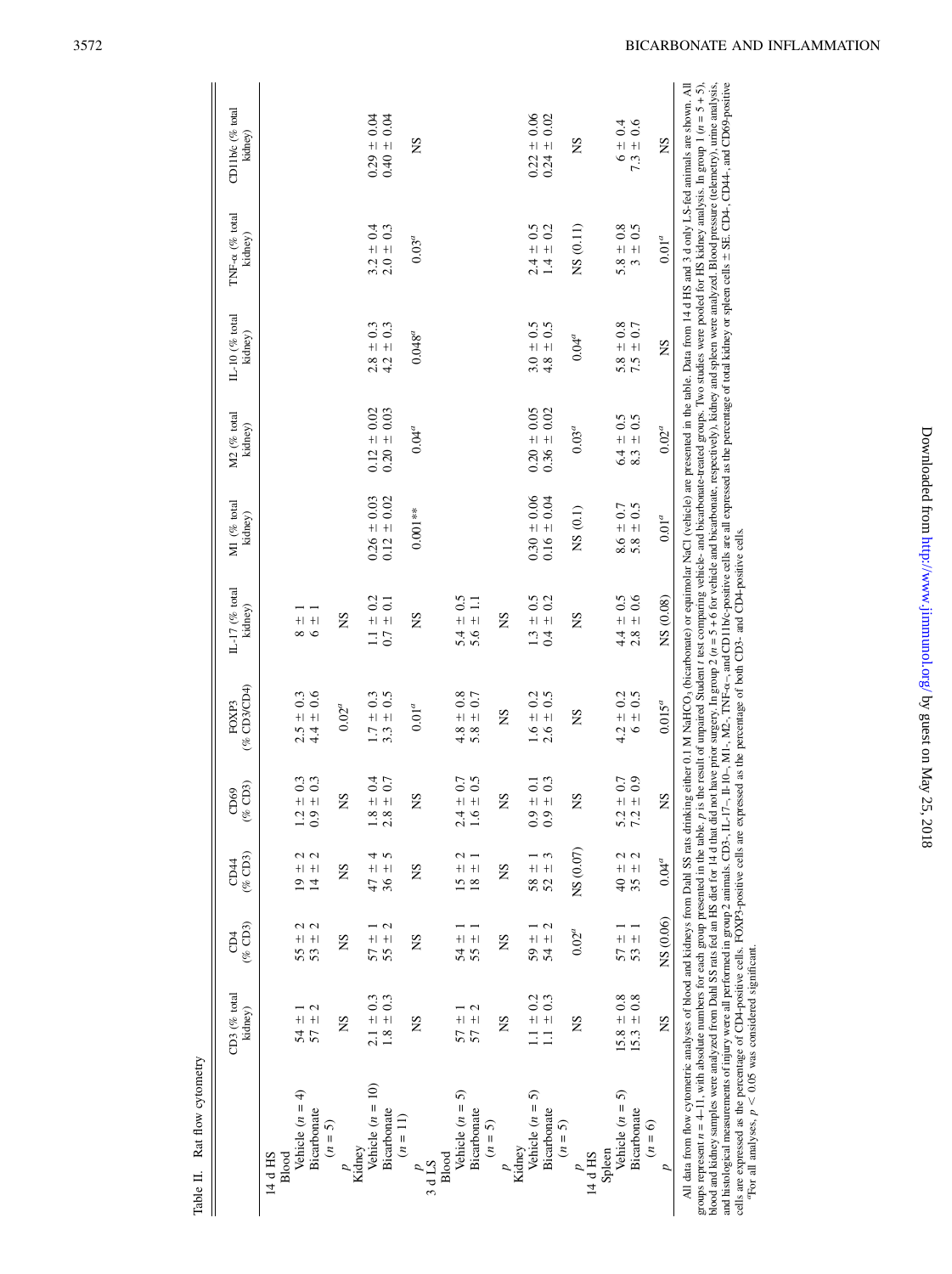

FIGURE 1. Data from flow cytometric analysis of macrophage polarization (M1/M2) from kidneys and spleen from male Dahl SS rats drinking 0.1 M NaHCO<sub>3</sub> (bicarbonate) or equimolar NaCl (vehicle) are presented in (A)–(G). All data are from rats placed on treated water (vehicle or bicarbonate) for 3 d before being switched to an HS diet for 14 d prior to tissue harvest. (A) The percentage of total kidney cells identified as M1 macrophages (CD11b/F4/80<sup>+</sup>/ TNF- $\alpha^+$  cells) in vehicle- (n = 10; filled circles) and bicarbonate- (n = 11; filled squares) treated rats. (B) The percentage of total kidney cells identified as M2 macrophages (CD11b/CD206<sup>+</sup>/IL10<sup>+</sup> cells) in vehicle-  $(n = 10$ ; filled circles) and bicarbonate-  $(n = 11$ ; filled squares) treated rats. (C) Relative expression of M1 and M2 macrophages expressed as a percentage of total kidney cells in vehicle- (filled squares) and bicarbonate- (open circles) treated rats. (D) The percentage of total spleen cells identified as M1 macrophages (CD11b/F4/80<sup>+</sup>/TNF- $\alpha^+$  cells) in vehicle- (n = 10; filled circles) and bicarbonate- (n = 11;<br>filled course) trasted rate (E) The percentage of total spleen filled squares) treated rats. (E) The percentage of total spleen cells identified as M2 macrophages (CD11b/CD206<sup>+</sup>/IL10<sup>+</sup> cells) in vehicle-  $(n = 10;$  filled circles) and bicarbonate-  $(n = 11$ ; filled squares) treated rats. (F) Relative expression of M1 and M2 macrophages expressed as percentage of total spleen cells in vehicle- (filled squares) and bicarbonate- (open circles) treated rats. (G) Representative gating images from kidneys of HS-treated rats.

macrophage polarization was also observed in splenic tissue of HS-fed Dahl SS rats treated with  $NaHCO<sub>3</sub>$  (Fig. 1, Table II). The percentage of T cells identified as  $FOX3+CD4+$  T cells in the spleen, kidney, and blood of NaHCO<sub>3</sub>-treated rats was also significantly increased when compared with NaCl-treated rats (Table II).

As the Dahl SS rat model develops hypertension and renal injury when fed an HS diet  $(14)$ , to determine whether NaHCO<sub>3</sub> promotes anti-inflammatory responses independent of these changes, we examined tissues from LS-fed Dahl SS rats and normotensive Sprague Dawley rats. Importantly, in LS-fed Dahl SS rats, a significant ( $p = 0.007$ ) polarization from predominately M1 to M2 macrophage polarization was still observed in kidney tissue (Fig. 2). Furthermore, we found that the effect of  $NaHCO<sub>3</sub>$  intake to promote M2 polarization in the kidney was also observed in

outbred Sprague Dawley rats (Fig. 2). The effect of  $NaHCO<sub>3</sub>$  was found to be dose dependent, with changes in macrophage polarization identified with as little as  $0.01$  M NaHCO<sub>3</sub> in the drinking water following only 4 d of NaHCO<sub>3</sub> drinking in rats eating  $LS$ laboratory chow (Fig. 2).

# Human subjects

To determine whether oral  $NaHCO<sub>3</sub>$  had a similar antiinflammatory action in humans as we found in rats, we evaluated blood samples at baseline and 1, 2, and 3 h following ingestion of a single dose (2 g) of NaHCO<sub>3</sub> ( $n = 11$ ) or equimolar NaCl  $(n = 6)$ , each dissolved in 250 ml of bottled water. Pre- and posttreatment values of serum electrolytes are presented in Table III. There was a significant group by time interaction for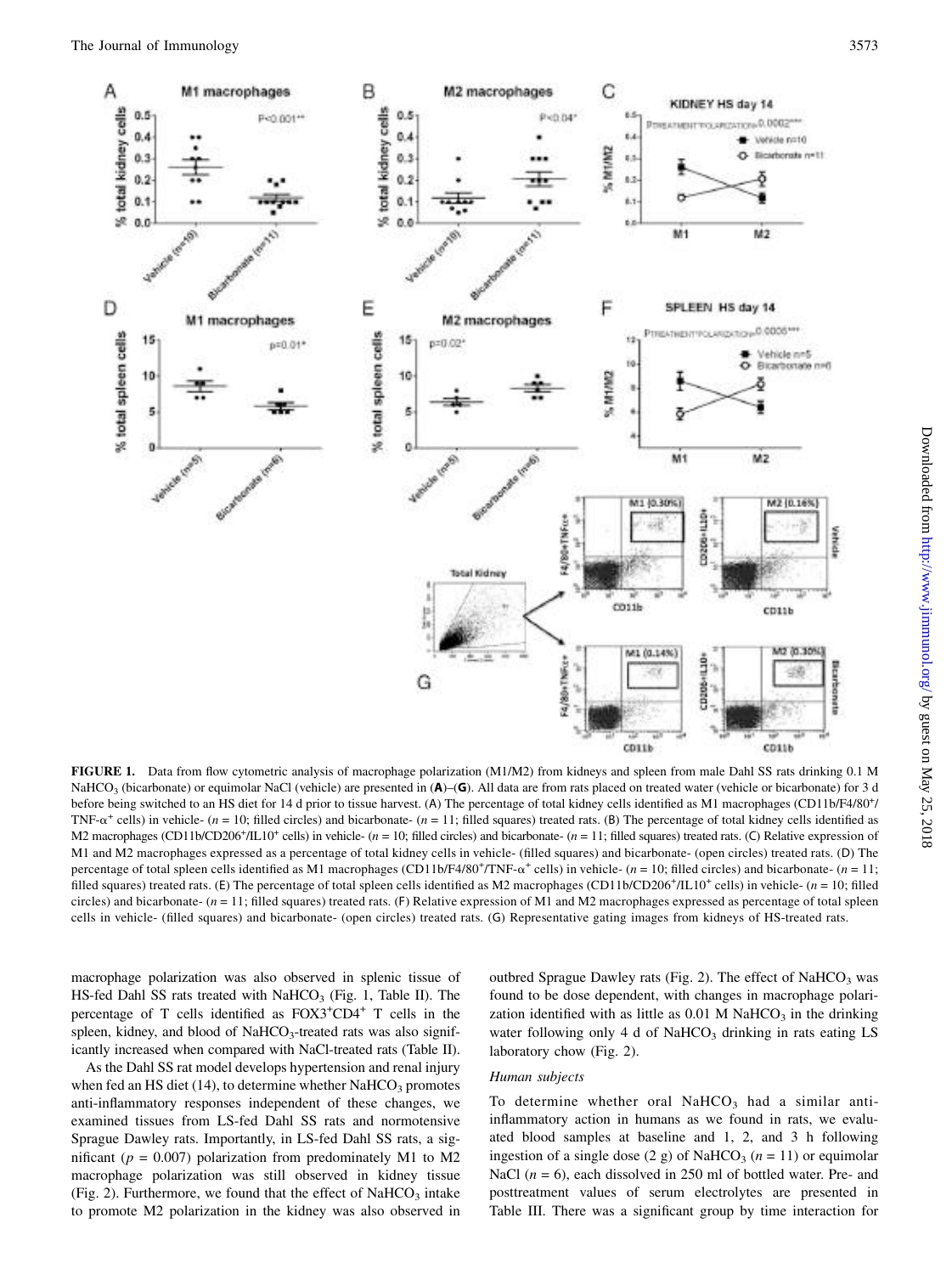

FIGURE 2. Data from flow cytometric analysis of macrophage polarization (M1/M2) from kidneys and spleens from male Dahl SS rats drinking either 0.1 M NaHCO<sub>3</sub> (bicarbonate) or equimolar NaCl (vehicle) are presented in  $(A)$ – $(C)$ . All data are from rats placed on treated water (vehicle or bicarbonate) for 3 d before tissue harvest. (A) The percentage of total kidney cells identified as M1 macrophages (CD11b/F4/80+/TNF- $\alpha^+$  cells) in vehicle- (n = 5; filled<br>circles) and bicarbonate (n = 5; filled squares) traated rats circles) and bicarbonate-  $(n = 5$ ; filled squares) treated rats. (B) The percentage of total kidney cells identified as M2 macrophages (CD11b/CD206<sup>+</sup>/IL10<sup>+</sup> cells) in vehicle- ( $n = 5$ ; filled circles) and bicarbonate- ( $n = 5$ ; filled squares) treated rats. (C) Relative expression of M1 and M2 macrophages expressed as the percentage of total kidney cells in vehicle- (filled squares) and bicarbonate- (open circles) treated rats. (D–F) Data from flow cytometric analysis of macrophage polarization (M1/M2) in kidneys of male Sprague Dawley rats (Charles River Laboratories) drinking either 0.1 M NaHCO<sub>3</sub> ( $n = 3$ ), 0.05 M NaHCO<sub>3</sub>/0.05 M NaCl (n = 3), 0.01 M NaHCO<sub>3</sub>/0.09 M NaCl (n = 3), or 0.1 M NaCl (n = 3) for 4 d prior to tissue harvest. All rats were fed standard laboratory chow (Teklad). (D) The percentage of total kidney cells identified as M1 macrophages (CD11b/F4/80<sup>+</sup>/TNF- $\alpha^+$  cells) in response to increasing<br>concentrations of NaHCO, in dripking water (0 M on right to 0.1 M concentrations ofNaHCO<sub>3</sub> in drinking water (0 M on right to 0.1 M on left). All doses were made equimolar with the addition of NaCl to the drinking water. (E) The percentage of total kidney cells identified as M2 macrophages (CD11b/CD206<sup>+</sup>/IL10<sup>+</sup> cells) in response to increasing concentrations of NaHCO<sub>3</sub> in drinking water (0 M on right to 0.1 M on left). (F) Ratio of M1 to M2 macrophages expressed as the percentage of total kidney cells in response to increasing concentrations of NaHCO<sub>3</sub> in drinking water.

changes in serum potassium ( $p = 0.029$ ,  $\eta_p^2 = 0.279$ ). Specifically,<br>serum potassium decreased with NaHCO<sub>2</sub> treatment ( $p = 0.008$ ). serum potassium decreased with NaHCO<sub>3</sub> treatment ( $p = 0.008$ ), but there was no change with NaCl treatment ( $p = 0.381$ ). BMI and C-reactive protein levels were not significantly different at baseline between either group, indicating a similar baseline inflammatory state (Table IV). No other significant differences were observed between TXT groups at baseline in any variables tested (Table IV).

Baseline flow cytometry values of all subjects, before ingesting  $NaHCO<sub>3</sub>$  or NaCl in solution, are presented in Table IV. Prior to any treatment, the percentages of blood leukocytes that were TNF- $\alpha^+$  neutrophils, M1 macrophages, or M2 macrophages were all significantly higher in the NaHCO<sub>3</sub> TXT group when compared with baseline values obtained in the NaCl TXT group (Table IV). There was a significant TREATMENT  $\times$  TIME effect on both M1 macrophages ( $p = 0.0004$ ) and TNF- $\alpha$ -positive neutrophils  $(p = 0.0146)$ , with the levels of these inflammatory cells in the plasma being reduced to a significantly greater degree following ingestion of NaHCO<sub>3</sub> when compared with NaCl (Fig. 3). The greatest decreases in blood inflammatory cells were observed at 2 and 3 h following NaHCO<sub>3</sub> ingestion. Similar to our observations in rats, oral NaHCO<sub>3</sub> ingestion increased the percentage of blood leukocytes identified by flow cytometry as M2 macrophages ( $p = 0.00165$ ) (Fig. 3). Decreases in inflammatory TNF- $\alpha^+$  neutrophils and M1 macrophages in the NaHCO<sub>3</sub> TXT group did not appear to be related to the differing baseline levels observed between TXT groups. When comparing individual responses between subjects of different groups, subjects with similar baseline levels of blood leukocytes responded differently if they received NaHCO<sub>3</sub> compared with NaCl ([Supplemental Fig. 1\)](http://www.jimmunol.org/lookup/suppl/doi:10.4049/jimmunol.1701605/-/DCSupplemental). Splenic involvement. In the current study, we found that, prior to beginning  $NaHCO<sub>3</sub>$  or vehicle treatment, either complete removal of the spleen or simple manipulation of the spleen to midline during sterile surgical laparotomy completely abolished the effect of NaHCO<sub>3</sub> to promote M1 to M2 polarization in the kidney of Dahl SS rats fed an HS diet for 2 wk (Fig. 4). Furthermore, both of these maneuvers resulted in a significant decrease in renal M2 macrophages when compared with sham laparotomy only  $(p = 0.02$  and 0.0002, comparing laparotomy only to sham splenectomy and splenectomy for vehicle- and bicarbonate-treated groups, respectively; Fig. 4). We confirmed a functional antiinflammatory response using the MLR. Proliferation of responder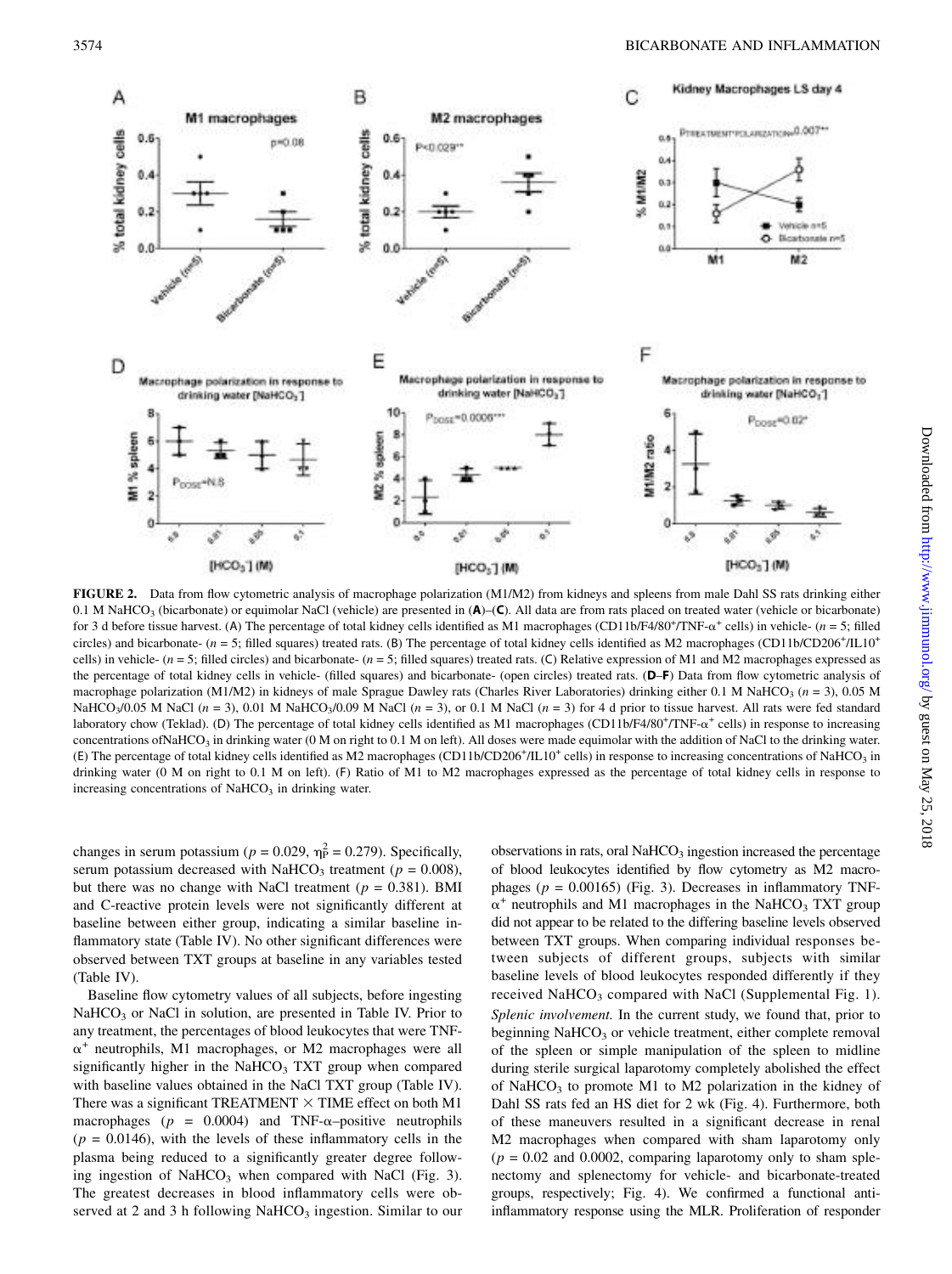Table III. Changes in serum electrolytes following an acute dose of NaHCO<sub>3</sub> in human subjects

|                                                           | Pretreatment                                        |                                                     | Posttreatment                                         |                                                       |
|-----------------------------------------------------------|-----------------------------------------------------|-----------------------------------------------------|-------------------------------------------------------|-------------------------------------------------------|
|                                                           | <b>CON</b>                                          | TXT                                                 | CON                                                   | <b>TXT</b>                                            |
| $Na \ (mmol/l)$<br>K $(mmol/l)^{b}$<br>$Cl^-$<br>(mmol/l) | $140.4 \pm 0.9$<br>$4.1 \pm 0.1$<br>$100.2 \pm 0.9$ | $141.1 \pm 0.8$<br>$4.3 \pm 0.1$<br>$100.9 \pm 0.9$ | $141.2 \pm 0.4$<br>$4.3 \pm 0.1^a$<br>$102.4 \pm 0.4$ | $140.8 \pm 0.5$<br>$3.9 \pm 0.1^a$<br>$102.3 \pm 0.8$ |

All values are mean  $\pm$  SE.

<sup>2</sup>Significant change versus baseline ( $p < 0.05$ ).

<sup>b</sup>Significant group  $\times$  time interaction (p = 0.029).

T cells isolated from the spleen of Dahl SS rats, in response to stimulation with splenocytes from  $NaHCO<sub>3</sub>$ -treated rats, was significantly lower than that of control animals drinking NaCl  $(n = 3$  rats each group,  $p = 0.00003$ ; Fig. 5). In contrast to our findings in rats, in C57Blk6 mice, 3 d of oral NaHCO<sub>3</sub> (0.1 M in drinking water) increased splenic M1 macrophages and had no effect on M2 macrophages (data not shown). Further confirming the involvement of cholinergic signaling, MLA, a potent and specific inhibitor of the  $\alpha$ 7 nicotinic Ach receptor, prevented anti-inflammatory macrophage polarization to oral  $NaHCO<sub>3</sub>$ (Fig. 6). Similarly, the gastric proton pump inhibitor esomeprazole also inhibited the anti-inflammatory response to  $NAHCO<sub>3</sub>$ (Fig. 6).

Markers for M1 (Fig. 4; CD11b/80/TNF- $\alpha$ ) and M2 (Fig. 4; CD11b/80/CD206/IL-10) macrophages were selected based on previous studies on the rat (8, 9); however, to confirm the specificity of these markers, these Abs were compared with alternative markers (CD68/CD163/CD206/TNF-a: for M1) and (CD68/ CD163/CD206/IL-10: for M2). Results using both Ab markers sets were highly consistent and confirmed our observations of M1 to M2 polarization in the spleen and kidney of  $NaHCO<sub>3</sub>$ -treated rats as well as the effect of splenectomy to abolish this response ([Supplemental Fig. 2\)](http://www.jimmunol.org/lookup/suppl/doi:10.4049/jimmunol.1701605/-/DCSupplemental). In addition, we confirmed the identity of renal macrophages by specific depletion with clodronate liposomes [\(Supplemental Fig. 3](http://www.jimmunol.org/lookup/suppl/doi:10.4049/jimmunol.1701605/-/DCSupplemental)).

Mesothelial signaling. As we found that light manipulation to visualize the spleen at midline during surgical laparotomy (sham splenectomy) was sufficient to abolish the anti-inflammatory response to oral  $\text{NaHCO}_3$ , we investigated how this maneuver could disrupt signaling of this response to the splenic parenchyma. Although, outside of the splenic hilum, only light connective tissue was observed to be attached to the spleen in rodents, we found that gentle splenic manipulation during surgery resulted in marked fibrosis of the splenic capsule and hypertrophy or hyperplasia of the capsular mesothelial cell layer following 2+ wk of recovery in both Sprague Dawley and Dahl SS rats (Fig. 7A). In histological sections, numerous fragile connections from the surrounding fascia were found to directly connect to the mesothelial layer along the inferior edge of the spleen (Fig. 6A). Prior to manipulation, both these connections as well as capsular mesothelial cells nearest to these junctions stained strongly positive for the pan-neuronal marker PGP9.5 as well as acetylcholine esterase, indicating cholinergic neural function (Fig. 8C, 8D, 8F, 8I). Although PGP9.5 staining within the capsular mesothelial cells was maintained following manipulation of the spleen, acetylcholine esterase staining within these now hypertrophied mesothelial cells was markedly reduced (Fig. 7D, 7E). Both acetylcholine esterase staining and tyrosine hydroxylase staining

Table IV. Baseline human subject data

|                                                  | Control Subjects (NaCl) | Treatment Subjects (NaHCO <sub>3</sub> ) |                        |
|--------------------------------------------------|-------------------------|------------------------------------------|------------------------|
| Variable                                         | $n = 6$ , mean $\pm$ SE | $n = 12$ , mean $\pm$ SE                 | $p$ (Student $t$ Test) |
| Age $(y)$                                        | $24.8 \pm 1.2$          | $27.4 \pm 2.0$                           | NS.                    |
| Height (cm)                                      | $177.0 \pm 3.1$         | $167.7 \pm 3.2$                          | <b>NS</b>              |
| Weight (kg)                                      | $81.0 \pm 7.8$          | $71.9 \pm 5.3$                           | NS.                    |
| BMI $(kg/m^2)$                                   | $25.7 \pm 2.1$          | $25.3 \pm 1.2$                           | <b>NS</b>              |
| Systolic blood pressure (mmHg)                   | $118.7 \pm 4.7$         | $118.6 \pm 3.4$                          | NS.                    |
| Diastolic blood pressure (mmHg)                  | $71.8 \pm 3.2$          | $68.3 \pm 2.7$                           | NS.                    |
| <b>CRP</b>                                       | $1.06 \pm 0.30$         | $1.22 \pm 0.58$                          | NS.                    |
| Hct $(\%)$                                       | $45 \pm 1$              | $43 \pm 2$                               | NS.                    |
| Glucose $(mg/dl)$                                | $92 \pm 4$              | $90 \pm 2$                               | <b>NS</b>              |
| $BUN$ (mg/dl)                                    | $12.5 \pm 1.0$          | $13.3 \pm 1.2$                           | <b>NS</b>              |
| Creatinine (mg/dl)                               | $0.84 \pm 0.06$         | $0.85 \pm 0.07$                          | <b>NS</b>              |
| $Na$ (mM)                                        | $141 \pm 1$             | $140 \pm 1$                              | <b>NS</b>              |
| $K$ (mM)                                         | $4.0 \pm 0.1$           | $4.3 \pm 0.1$                            | NS.                    |
| Cl (mM)                                          | $100 \pm 1$             | $101 \pm 1$                              | <b>NS</b>              |
| $CO2$ (mM)                                       | $21 \pm 0$              | $21 \pm 1$                               | NS.                    |
| Protein $(g/dl)$                                 | $6.9 \pm 0.1$           | $6.9 \pm 0.1$                            | <b>NS</b>              |
| Albumin $(g/dl)$                                 | $4.5 \pm 0.1$           | $4.4 \pm 0.1$                            | <b>NS</b>              |
| TNF- $\alpha^+$ neutrophils (% blood leukocytes) | $55 \pm 2.2$            | $26 \pm 7.3$                             | $0.0003*$              |
| M1 macrophages (% blood leukocytes)              | $3.3 \pm 0.3$           | $1.6 \pm 0.5$                            | $0.007*$               |
| M2 macrophages (% blood leukocytes)              | $1.9 \pm 0.2$           | $1.4 \pm 0.2$                            | <b>NS</b>              |

Baseline data for subjects in NaHCO<sub>3</sub> and NaCl TXT groups. Data represent values obtained on the first day of the protocol following overnight fasting and prior to subjects ingesting either NaHCO<sub>3</sub> or NaCl solutions. Data are compared by unpaired Student t test.

 $< 0.05$  was treated as significant.

BUN, blood urea nitrogen, CRP, C-reactive protein, Hct, hematocrit.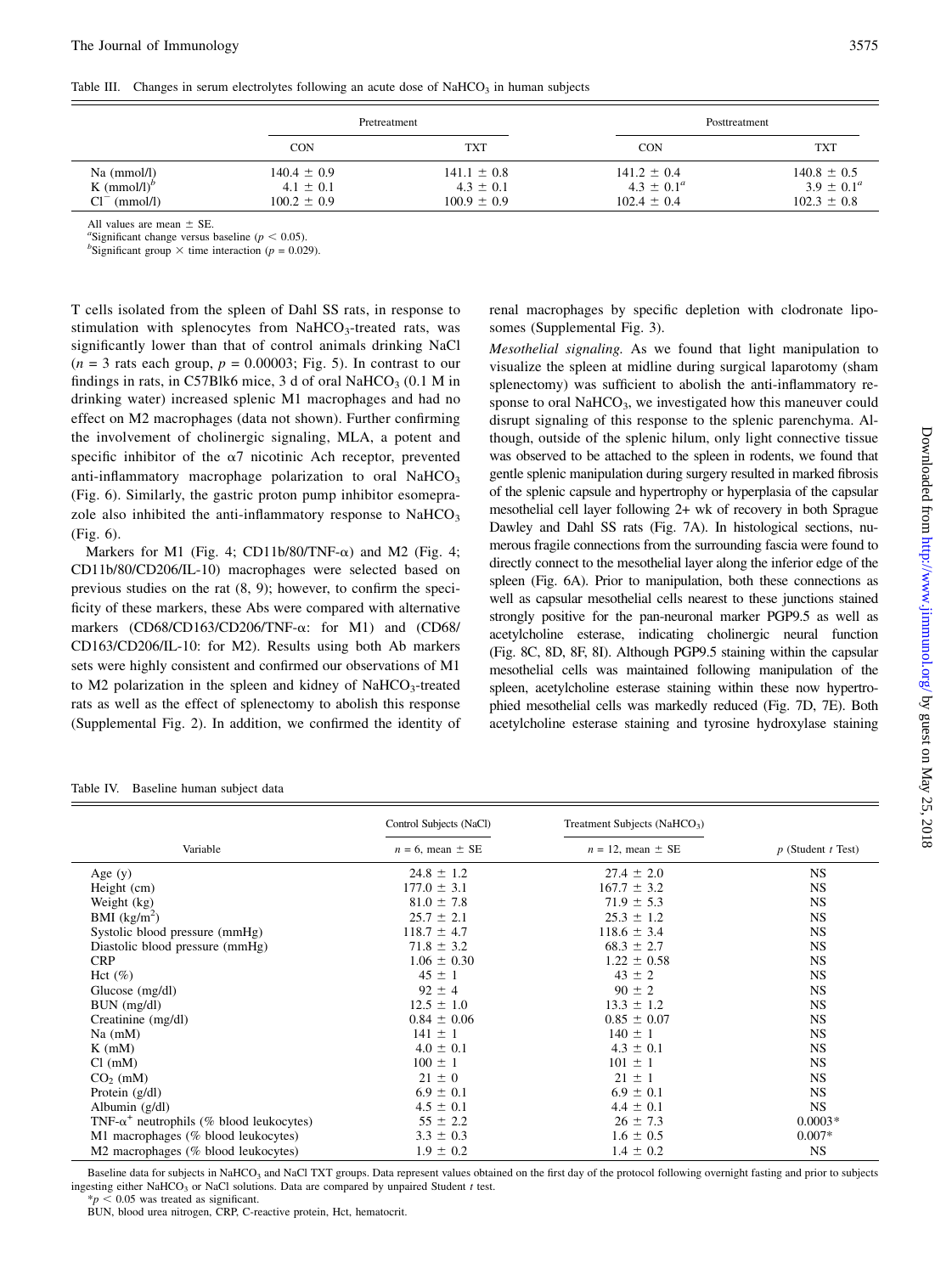

FIGURE 3. Data from flow cytometric analysis of human blood from subjects drinking either NaHCO<sub>3</sub> (bicarbonate) or equimolar NaCl (vehicle) are presented in Fig. 7A–C. y-axis, All data are expressed as change in the percentage of total blood leukocytes compared with baseline values taken prior to any treatment. Baseline data for all subjects are given in Table II. x-axis, 1 h post = data obtained 1 h after ingesting 2 g or NaHCO<sub>3</sub>  $(n = 12$  subjects) or equimolar NaCl  $(n = 6$  subjects) solution in 250 ml of bottled water. Two hours post  $=$  data obtained 2 h after ingesting 2 g or  $NaHCO<sub>3</sub>$  or equimolar NaCl solution in 250 ml of bottled water. Three hours post = data obtained 3 h after ingesting 2 g or NaHCO<sub>3</sub> or equimolar NaCl solution in 250 ml of bottled water (note not all subjects had blood drawn at 3 h  $[n = 10$  for NaHCO<sub>3</sub> at 3 h in supplement]). All data are mean  $\pm$  SE. P<sub>TREATMENT</sub> = the output of a two-way ANOVA comparing TXT groups.  $p < 0.05$  was considered significant. (A) The change in percentage of total blood leukocytes identified as M1 macrophages (CD11b<sup>+</sup> CD68<sup>+</sup> TNF- $\alpha^+$  cells) in vehicle- (n = 6; filled squares) and bicarbonate- (n = 12; open circles) treated subjects as compared with baseline. (B) The change in the percentage of total blood leukocytes identified as M2 macrophages  $(CD11b<sup>+</sup> CD68<sup>+</sup> CD206<sup>+</sup> IL-10<sup>+</sup> cells)$  in vehicle- (n = 6; filled squares) and bicarbonate-  $(n = 12;$  open circles)treated subjects as compared with baseline. (C) The change in the percentage of total blood leukocytes identified as TNF- $\alpha^+$  neutrophils (CD16<sup>+</sup>/TNF- $\alpha^+$ cells) in vehicle- (n = 6;<br>filled squares) and bicarbonate- (n = 12; open circles) treated subjects as filled squares) and bicarbonate-  $(n = 12;$  open circles) treated subjects as compared with baseline.

within the splenic parenchyma were unaffected by manipulation of the spleen ([Supplemental Fig. 4](http://www.jimmunol.org/lookup/suppl/doi:10.4049/jimmunol.1701605/-/DCSupplemental)). PGP9.5 and acetylcholine esterase staining was localized primarily to mesothelial cells proximal to the inferior edge of the spleen where these thin connections were present (Fig. 8G, 8I). Mesothelial cells along the superior edge of the spleen most often stained negative for these markers.

As the cholinergic anti-inflammatory pathway can be activated by vagal stimulation, and transection of the vagal nerves abolishes this response, we investigated whether vagal signaling contributed to acetylcholine esterase staining in splenic capsular mesothelial cells. Although PGP9.5 staining in mesothelial cells did not appear to be altered with vagotomy, acetylcholine esterase staining within mesothelial cell bodies on the splenic capsule was abolished with prior vagotomy, with five of five surgical control animals being found positive for mesothelial acetylcholine esterase and four out of four animals in which complete subdiaphragmatic vagotomy was confirmed, being found negative for mesothelial acetylcholine esterase staining by an observer unaware of the origin of the sections (Fig. 7F-I;  $p = 0.008$ ).

To further investigate this phenomenon, we examined these fragile mesothelial connections to the splenic mesothelium with electron microscopy. We found that the connections contain collagen fibers lined by mesothelium on both sides (identified by their numerous microvilli), but we found no evidence of any neural tissue. Importantly, capsular mesothelial cells primarily in and around the junction of these connections were identified to contain many ultrastructural elements within their cytoplasm, which visually resembled neuronal structures. The image in Fig. 9G contains more than 15 of these pairings within the cytoplasm of the mesothelial cells pictured. These included low-density cylindrical structures that often contained a single mitochondrion, similar to the structure observed in dendrites (Fig. 9A, 9B). These dendritic structures were often adjacent to higher-density cylindrical structures, separated by an electron-dense band, similar to the arrangement of axons and dendrites in neural tissue separated by a synaptic density (Fig. 9A, 9B). No vesicular structures were identified within these "axonal" organelles. Perhaps the most remarkable structures identified were dark bands within the axonal structures that resembled synaptic ribbons (Fig. 9C, 9E), as these structures are normally only observed in nerves with rapid firing rates such as the eye and vestibular organs. To attempt to confirm the identity of these structures, we performed immunohistochemical labeling of paraffin-embedded sections of the spleen with an Ab targeted against synaptic ribbons. Immunohistochemical labeling of paraffin-embedded sections with anti-Ribeye Ab revealed positive staining of the parenchyma of the spleen. Importantly, within the capsular region, this positive staining was limited to mesothelial cells within these connections and immediately adjacent to areas where these connections made contact with the capsular surface (Fig. 9H, 9I).

While investigating the anatomical relationships of mesothelial cells on the splenic surface, using the  $Ca^{2+}$ -sensitive dye Fluo-4, we observed a dense plexus of nerves immediately below the collagen layer (Fig. 10G) of the splenic capsule. Activation of these nerves could be promoted by electrical field stimulation ([Supplemental Video](http://www.jimmunol.org/lookup/suppl/doi:10.4049/jimmunol.1701605/-/DCSupplemental)). Immunohistochemical analysis of transverse sections through the splenic capsule revealed that the majority of these nerves stained only lightly positive for PGP9.5 and acetylcholine esterase but were negative for tyrosine hydroxylase (Fig. 10A–F). These structures were confirmed as neurons by high-power electron microscopy imaging (Fig. 10H, 10I).

Two weeks following transection of the vagal nerves below the diaphragm in Sprague Dawley rats drinking NaHCO<sub>3</sub>, splenic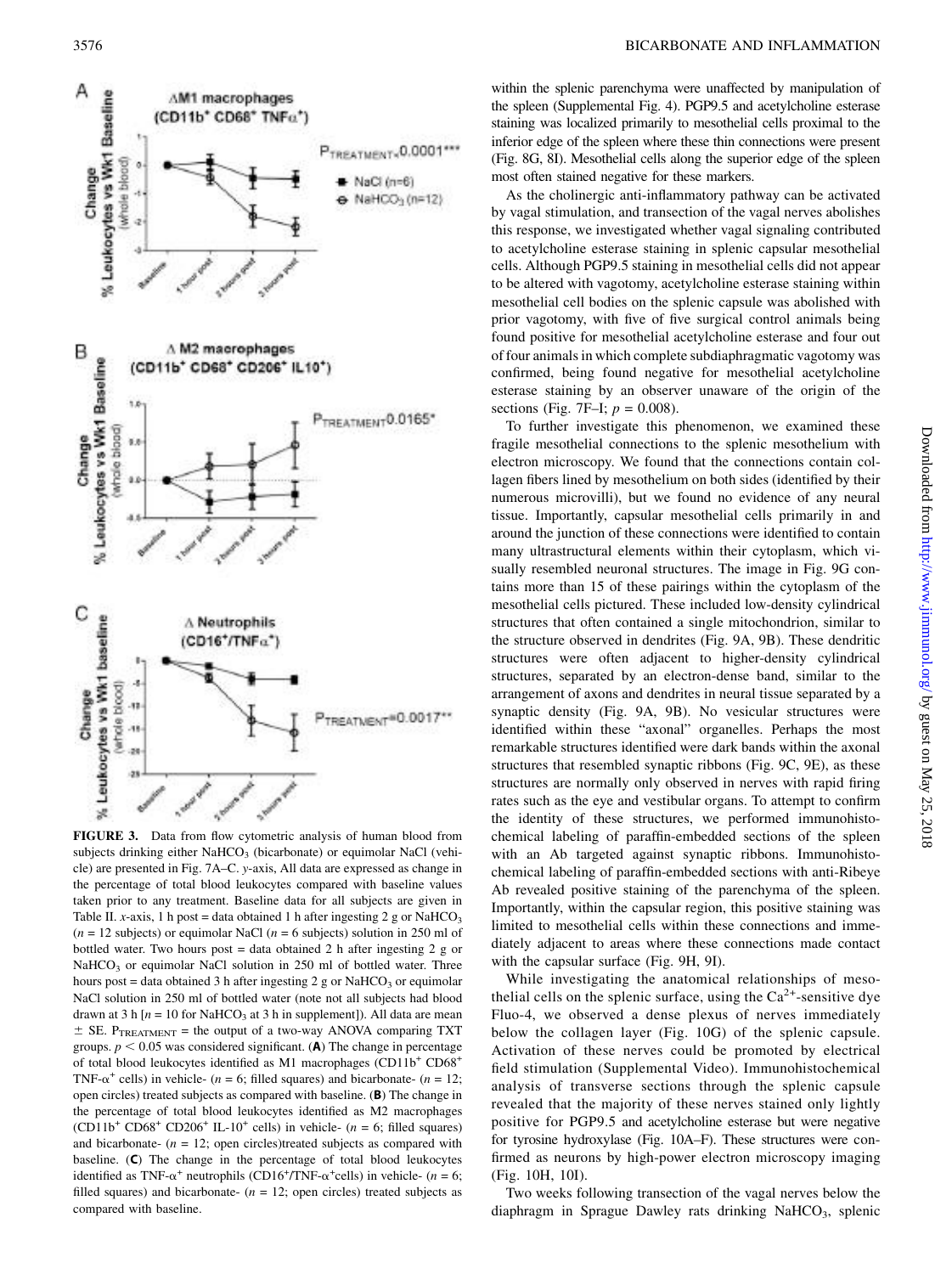

FIGURE 4. Data from flow cytometric analysis of macrophage polarization (M1/M2) from kidneys of male Dahl SS rats drinking either 0.1 M NaHCO<sub>3</sub> (bicarbonate) or equimolar NaCl (vehicle) following removal of the spleen (splenectomy) or sham splenectomy and laparotomy only (spleen not moved during surgery) are presented in Fig. 3A–G. All data are from rats placed on treated water (vehicle or bicarbonate) for 3 d before being switched to an HS diet for an additional 14 d prior to tissue harvest. (A) The percentage of total kidney cells identified as M1 macrophages (CD11b/F4/80<sup>+</sup>/TNF- $\alpha^+$  cells) and<br>M2 macrophages (CD11b/CD206<sup>+</sup>/II 10<sup>+</sup> cells) in vabicle, ( M2 macrophages (CD11b/CD206<sup>+</sup>/IL10<sup>+</sup> cells) in vehicle- ( $n = 4$ ; filled circles) and bicarbonate- ( $n = 6$ ; filled squares) treated rats in which the spleen was removed. (B) The percentage of total kidney cells identified as M1 macrophages (CD11b/F4/80<sup>+</sup>/TNF- $\alpha^+$  cells) and M2 macrophages (CD11b/CD206<sup>+</sup>/<br>II 10<sup>+</sup> cells) in vahicle (n = 5: filled circles) and bicarbonate (n =  $IL10<sup>+</sup>$  cells) in vehicle- (n = 5; filled circles) and bicarbonate- (n = 5; filled squares) treated rats in which the spleen was moved to midline during surgery but not removed (sham splenectomy). (C) The percentage of total kidney cells identified as M1 macrophages (CD11b/F4/80<sup>+</sup>/TNF- $\alpha^+$  cells) and M2<br>macrophages (CD206<sup>+</sup>/H 10<sup>+</sup> cells) in vabicle (n = 5; filled circles) an macrophages (CD206<sup>+</sup>/IL10<sup>+</sup> cells) in vehicle- ( $n = 5$ ; filled circles) and bicarbonate- ( $n = 5$ ; filled squares) treated rats in which the spleen was untouched during surgery (Sham Sham). (**D**) The percentage of total renal cells identified as M1 macrophages (CD11b/F4/80<sup>+</sup>/TNF- $\alpha^+$  cells) in vehicle-treated rats in<br>which the spleen was removed (splenectomy), moved but not remo which the spleen was removed (splenectomy), moved but not removed (sham spleen), and left untouched (Sham Sham) ∼28 d prior to tissue harvest. Individual animal data are shown (circles) with mean and SE. (E) The percentage of total renal cells identified as M1 macrophages (F4/80<sup>+</sup>/TNF- $\alpha^+$  cells) in<br>bicarbonate-treated rats in which the spleen was removed (sp bicarbonate-treated rats in which the spleen was removed (splenectomy), moved but not removed (sham spleen), and left untouched (Sham Sham) ∼28 d prior to tissue harvest. Individual animal data are shown (circles) with mean and SE. (F) The percentage of total renal cells identified as M2 macrophages (CD206+ /IL10+ cells) in vehicle-treated rats in which the spleen was removed (splenectomy), moved but not removed (sham spleen), and left untouched (Sham Sham) ∼28 d prior to tissue harvest. Individual animal data are shown (circles) with mean and SE. (G) The percentage of total renal cells identified as M2 macrophages (CD206<sup>+</sup>/IL10<sup>+</sup> cells) in bicarbonate-treated rats in which the spleen was removed (splenectomy), moved but not removed (sham spleen), and left untouched (Sham Sham) ∼28 d prior to tissue harvest. Individual animal data are shown (circles) with mean and SE.

weight was reduced in vagotomized animals (0.92  $\pm$  0.05 g) when compared with surgical control animals (1.29  $\pm$  0.04 g; p < 0.0001), with spleens accounting for 0.28  $\pm$  0.01% and 0.35  $\pm$  $0.01\%$  ( $p < 0.01$ ) of total body weight in vagal denervated and control animals, respectively. In rats in which these connections had been disrupted, vagotomy had no further effect to reduce spleen weight, indicating that both maneuvers likely cause regression of the splenic parenchyma through a common pathway (Fig. 11).

# **Discussion**

The first major finding of our study is that oral  $NAHCO<sub>3</sub>$  promotes a powerful anti-inflammatory response including M1 to M2 macrophage polarization and increased FOXP3<sup>+</sup> CD4<sup>+</sup> T regulatory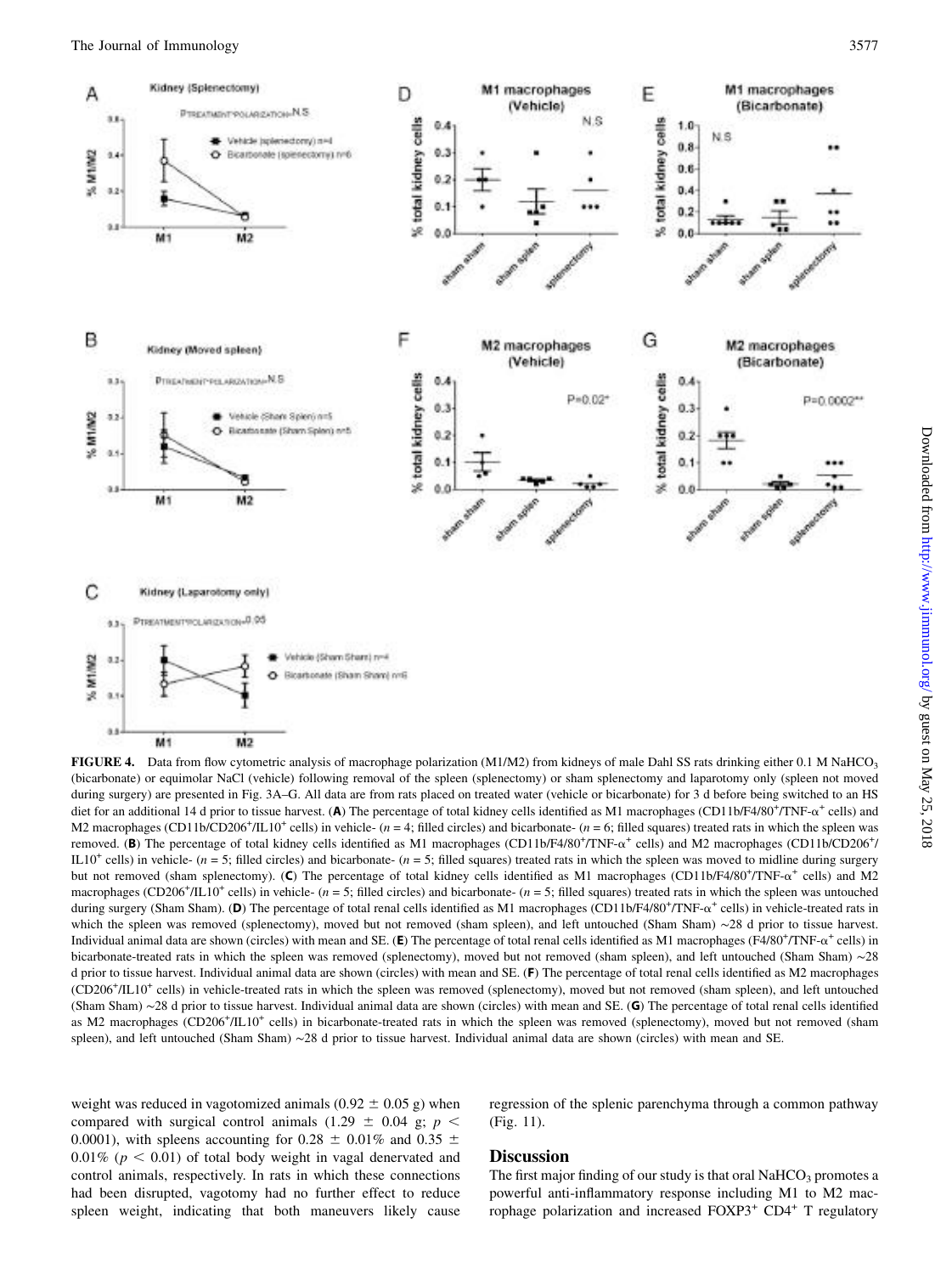

from animals either treated with oral NaCl (left, 0.1 M for 3 d) or NaHCO<sub>3</sub> (right, 0.1 M for 3 d). x-axis, CD71<sup>+</sup> cells. y-axis, CD3<sup>+</sup> cells. Mean data  $\pm$  SE as well as individual animal data (circles;  $n = 3$  for each TXT group), are shown in the lower panel. P = result of unpaired t test.

cells (Tregs) within the spleen. We confirmed that these phenotypic changes were associated with functional anti-inflammatory effects using the MLR. As the Dahl SS rat model develops hypertension and renal injury when fed an HS diet, to determine whether  $NaHCO<sub>3</sub>$  promotes an anti-inflammatory phenotype independent of these changes, we examined tissues from LS-fed Dahl rats and normotensive Sprague Dawley rats. Our data indicate that the effect of NaHCO<sub>3</sub> on macrophage polarization was independent of salt diet or elevated blood pressure. In agreement with our findings in rats, oral  $NaHCO<sub>3</sub>$  promoted a robust antiinflammatory response in the blood of subjects (Fig. 3), which was evident in as little as 1 h after ingestion. To our knowledge, these data are the first demonstration that orally ingested  $NaHCO<sub>3</sub>$  can promote a powerful anti-inflammatory response in both rats and humans.

We speculate that the anti-inflammatory effects of oral  $NAHCO<sub>3</sub>$ ingestion are mediated by activation of the cholinergic antiinflammatory pathway. The cholinergic anti-inflammatory pathway has been reported to be the efferent arm of the anti-inflammatory reflex (15), which acts via vagal efferents to promote M2 macrophage polarization in the spleen and limit activation of the innate immune system, thereby preventing damage caused by excessive cytokine production (4, 16). Inflammatory macrophages and excessive TNF- $\alpha$  production have been implicated in the pathology of a broad range of disease states, including rheumatoid arthritis (17), cardiovascular disease (18), atherosclerosis (19, 20), irritable bowel disease (21), type 2 diabetes (22), and neurodegenerative diseases as well as others (23–26). Conversely, FOXP3<sup>+</sup> Tregs have been shown to be beneficial in a wide range of pathologies. FOXP3<sup>+</sup> Tregs act to suppress activation of the immune system and induce immune tolerance (27). Evidence suggests that expansion of Tregs may be beneficial in a wide variety of disease states that involve pathological activation of the immune system, including allergy (28), asthma (28), multiple sclerosis (29), graft versus host disease (30), diabetes (31), and hypertension (32, 33) as well as many others. Given its therapeutic potential against inflammatory disease, there is currently much interest in methods to activate the cholinergic anti-inflammatory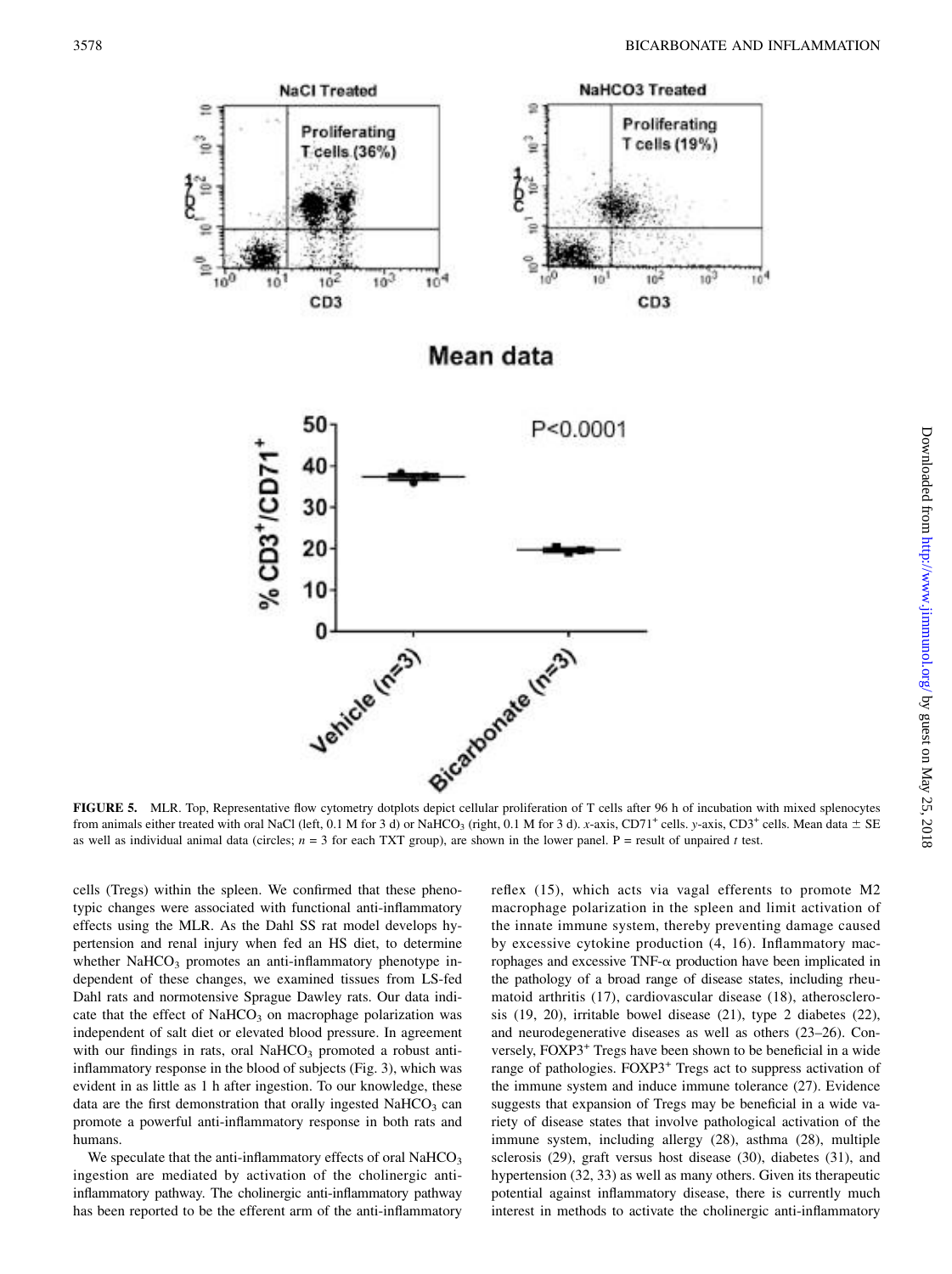#### Macrophage polarization



FIGURE 6. Data from flow cytometric analysis of macrophage polarization (M1/M2) from spleens of male Sprague Dawley rats drinking either 0.1 M NaHCO<sub>3</sub> (bicarbonate; filled squares;  $n = 9$ ) or equimolar NaCl (vehicle; filled circles;  $n = 9$ ) or bicarbonate with inhibition with MLA (5 mg/kg; Sigma; bicarbonate + MLA; crossed squares;  $n = 6$ ) and bicarbonate + esomeprazole (20 mg/kg; Sigma; empty squares;  $n = 6$ ). All data are from rats placed on treated water (vehicle or bicarbonate) for 3 d. y-axis, The percentage of total kidney cells identified as M1 macrophages (CD68+/CD163+/CD206-/TNF- $\alpha$ + cells) and M2 macrophages  $(CD68+/CD163+/CD206+/IL-10+ cells)$ .  $P_{TREATMENT*POLARIZATION} = the$ output of a two-way ANOVA comparing all TXT groups.  $p < 0.05$  was considered significant.

pathway. Activation of vagal efferents by noninvasive ultrasound has been demonstrated to reduce kidney injury following ischemia reperfusion (34). Furthermore, in humans, efforts to stimulate the cholinergic anti-inflammatory pathway chronically by implanting stimulating electrodes on the vagal nerves have shown promise in patients with rheumatoid arthritis (17). Consistent with activation of the cholinergic anti-inflammatory pathway, in rats, removal of the spleen or treatment with the  $\alpha$ 7 nicotinic Ach receptor antagonist MLA abolished the anti-inflammatory effect of oral  $NaHCO<sub>3</sub>$  intake. Our data indicate that oral NaHCO<sub>3</sub> loading may provide a cheap, relatively safe, effective, and easily accessible and/or noninvasive method to activate cholinergic anti-inflammatory pathways in humans, which may be of benefit to patients suffering from a multitude of inflammatory disease states. As such, our findings could potentially have significant clinical application to the treatment of human disease. Future studies testing the efficacy of oral  $NaHCO<sub>3</sub>$  to limit injury in models of inflammatory disease will be required to determine the therapeutic potential of this stimuli.

Our initial interest in oral NaHCO<sub>3</sub> was in relation to its protective effect against kidney functional decline. By limiting the ability of the kidneys to excrete an acid load, loss of kidney parenchyma in CKD patients can promote metabolic acidosis (35). Oral NaHCO<sub>3</sub> was first given to CKD patients to prevent the deleterious effects of metabolic acidosis on nonrenal functions; however, evidence from a number of small clinical trials as well as experimental models now indicates that oral  $NaHCO<sub>3</sub>$  supplementation may also slow the decline in kidney function in CKD patients, even in the absence of metabolic acidosis (6). As chronic inflammation has been implicated in both acute and chronic kidney injury  $(1-3)$ , we investigated the effect of oral NaHCO<sub>3</sub> on inflammatory cell profiles within the kidney. Our finding that oral NaHCO<sub>3</sub> promotes anti-inflammatory immune polarization is consistent with the hypothesis that oral  $NaHCO<sub>3</sub>$  may protect the kidney, at least in part, by activating a cholinergic anti-inflammatory pathway. In the current study we did not maintain animals on oral  $NaHCO<sub>3</sub>$  long enough to determine if there were differences in the rate of glomerular filtration rate (GFR) decline. This experiment is particularly difficult in the Dahl SS rat model as these rats develop malignant hypertension when fed salt in the drinking water, which causes them to die prematurely of stroke, often before major reductions in GFR are observed. As such, long-term studies in a normotensive model of CKD may be required to determine whether the anti-inflammatory effects of  $NAHCO<sub>3</sub>$  administration contribute to maintenance of GFR in the rat. Interestingly, we found that inhibition of gastric proton pumps prevented oral  $NaHCO<sub>3</sub>$  from activating an anti-inflammatory response, suggesting that gastric  $H^+$  secretion is required. This finding may be particularly relevant to CKD, as longterm use of proton pump inhibitors has been associated with increased risk of developing CKD (36).

There has been much debate in regards to the mechanisms through which efferent cholinergic signals from the vagal nerves are transmitted to the spleen (37–39). At the heart of this debate is the apparent lack of vagal innervation to the spleen. Although some studies have reported evidence of vagal innervation at the splenic poles in rodents (38), this remains controversial, and most current reports favor a mechanism in which efferent vagal signals are transmitted to the spleen via sympathetic nerves [this hypothesis, however, has also been refuted (40)], which enter along the vessels of the splenic plexus and/or via nonneuronal acetylcholine signaling initiated by circulating T cells that receive vagal input outside of the splenic parenchyma (41, 42). Both of these pathways are thought to result in activation of  $\alpha$ -7–containing nicotinic receptors on splenic macrophages. Acetylcholine is synthesized in practically all living cells (43), and many components of acetyl-choline signaling have been found in mesothelial cells of the lung (44) and intestine (45). In addition to a barrier function, mesothelial cells have been reported to express TLR (46), act as APC (47), and are known to produce a number of immunoregulatory factors including COX2, iNOS, IL-1Β, TNF-a, and MCP-1 (45). Taken together, our data indicate a previously unrecognized function of the mesothelium to mediate splenic antiinflammatory responses via cholinergic signaling to the splenic capsule. Such a mechanism may resolve much of the current controversy regarding how vagal stimulation alters splenic function, suggesting cholinergic signals may be transmitted to the splenic capsule not by vagal efferent nerves but by the mesothelium. Our findings are consistent with a recent report by Mihara et al. (45) who found that stimulation of the  $\alpha$ -7 nicotinic acetylcholine receptor on rat intestinal mesothelial cells blunted the inflammatory response of these cells to LPS. Interestingly, these investigators also reported that enteric nerves (presumed to be vagal efferents) adhered to the mesothelial cells of the ileal serosa, leading the authors to speculate that the anti-inflammatory effects of the mesothelium in the ileum may be stimulated by autonomic nerves (45). To our knowledge, our data are the first evidence that mesothelial cells may have a "neuronal-like" function innervating the splenic capsule. Although our histological findings provide an explanation for our immunological data, our finding of neuronal-like function in mesothelial cells is unprecedented and raises a number of important questions. Although we are unable to address these questions in the current study, further studies are warranted, as similar innervation by mesothelial cells in other organs could represent a previously unrecognized pathway of biological communication.

Our finding that PGP9.5 staining within the capsular mesothelial cells was maintained, and that following transection of the vagal nerves, these cells did not hypertrophy as they did following movement of the spleen indicates that these cells maintained a "neural phenotype" in the absence of vagal input. These findings raise the possibility that these cells may receive signals from sources other than the vagal nerves. Evidence for vagal regulation of immunity derives from observations that vagal stimulation promotes an anti-inflammatory response that originates in the spleen (48). Given that there is no known vagal innervation to the spleen,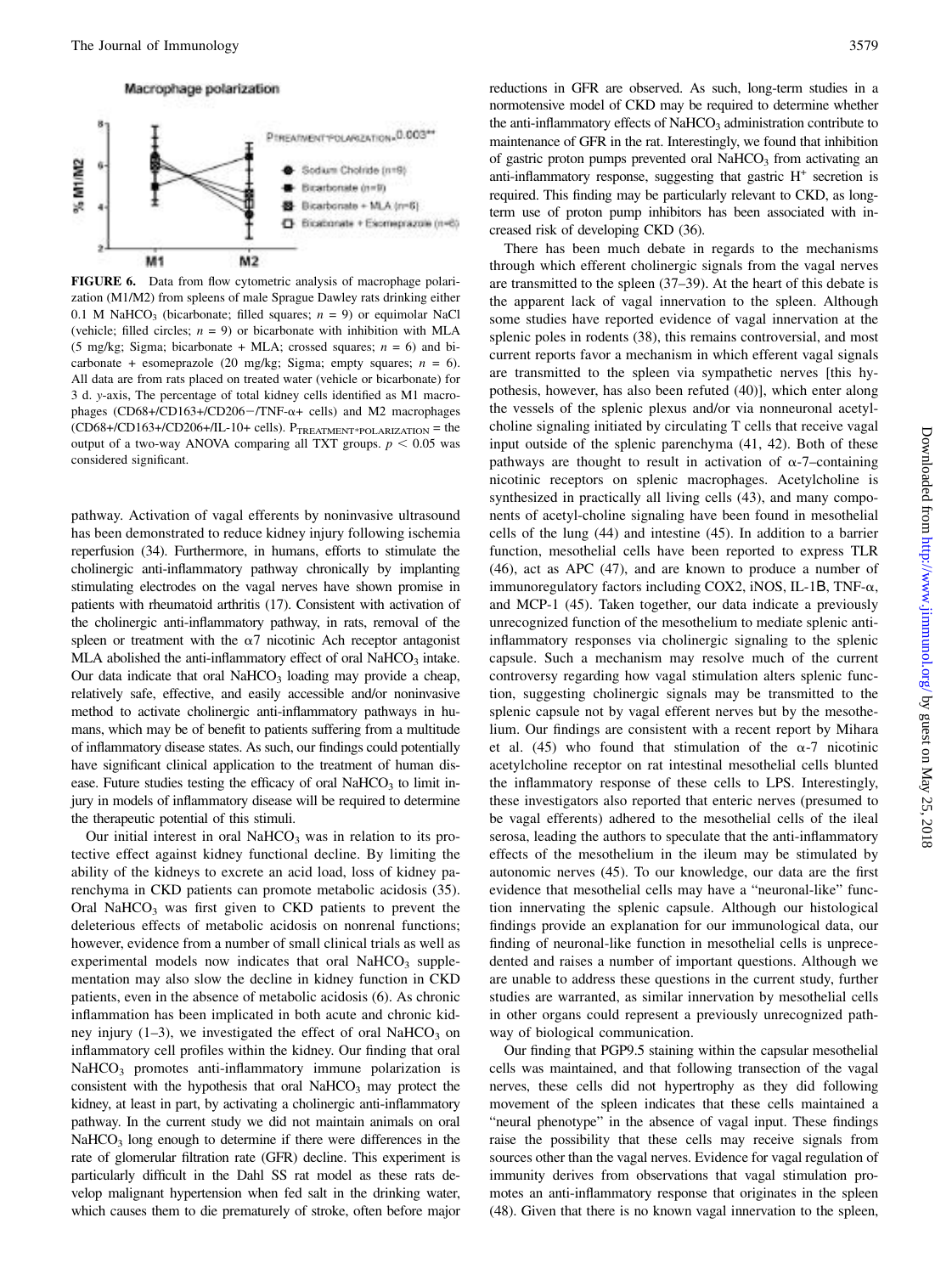

FIGURE 7. Effect of splenic movement or vagal denervation on the splenic mesothelium. (A) Shown is a spleen harvested from a surgical control rat (top, laparotomy only) and rat in which the spleen was moved to midline during surgery. Surgery was performed on both rats 28 d prior to tissue harvest. Fibrosis of parts of the splenic capsule (arrow) can be observed in spleens harvested from rats in which the spleen was manipulated to midline during surgery. (B) Shown is trichrome-stained image of the splenic capsule (original magnification  $\times$ 20) demonstrating thickening on the capsule (blue staining) and mesothelial cell hypertrophy and hyperplasia (pink on capsule) typical of a spleen that has been manipulated to midline during surgical laparotomy. (C) Shown is normal capsule histology (original magnification  $\times 20$ ) in a surgical sham rat in which the spleen was not moved (trichrome staining). Note the thin capsule and flattened mesothelial cell layer when compared with the image shown in (B). (D) Acetylcholine esterase staining of capsular mesothelial cells in a surgical sham rat. Note the flattened appearance of the mesothelial cells and strong positive staining for acetylcholine esterase (original magnification  $\times$ 20). (E) Acetylcholine esterase staining of capsular mesothelial cells in a rat in which the spleen had been moved to midline during surgery. Note the thickened capsular layer and hypertrophied appearance of the mesothelial cells. Positive staining for acetylcholine esterase is present but markedly less than that observed in control tissue (original magnification  $\times 20$ ). (F) Acetylcholine esterase staining of capsular mesothelial cells in a surgical sham rat in which the esophagus was visualized but the vagal nerves left untouched without moving the spleen. Note the flattened appearance of the mesothelial cells and strong positive staining for acetylcholine esterase (original magnification  $\times$ 40). (G) Acetylcholine esterase staining of capsular mesothelial cells in a rat in which the vagal nerves were transected below the diaphragm without moving the spleen 14 d prior to tissue harvest. Note the absence of positive staining for acetylcholine esterase specifically in the surface mesothelial layer (original magnification  $\times$ 40). (H) Low-power image of spleen described in (F). Mesothelial cells staining positive for acetylcholine esterase can be observed as a necklace-like appearance along the splenic capsule (indicated by arrows) (original magnification  $\times$ 10). (I) Low-power image of spleen described in (G). Note the lack of positive-stained mesothelial cells on the splenic capsule. Acetylcholine esterase staining remains similar to control tissue in all other regions of the splenic parenchyma. Cells within and immediately below the capsule continue to stain positive for acetylcholine esterase (original magnification  $\times$ 10).

selective vagal denervation of the spleen has been impossible. Consequently, studies aimed at demonstrating the role of the vagal nerves in the splenic anti-inflammatory response have either also stimulated or also inhibited vagal signaling to the gastrointestinal tract (15, 49–52). Our data indicating that oral ingestion of NaHCO<sub>3</sub> promotes an anti-inflammatory response, which is inhibited by an antagonist of the gastric proton pump, raises the possibility that the effect of vagal stimulation or denervation to promote or inhibit the anti-inflammatory response, respectively, is secondary to the common denominator between these stimuli: the stimulation of acid secretion in the stomach (53–55). This hypothesis is consistent with findings that Ghrelin, which also stimulates acid secretion, can activate the anti-inflammatory pathway (56). Our finding that mesothelial cells are required to mediate this anti-inflammatory response provides a potential sensory mechanism for this alternative hypothesis, whereby stomach acid secretion alters some factor

within the peritoneal milieu, such as pH, that is sensed by the mesothelium that lines this compartment. Such a mechanism may be of physiological importance in deciphering whether Ags absorbed by the gut are inert (coming after a meal) or represent a potential infection of the peritoneum with ensuing acid production by invading bacteria and providing the appropriate response, either tolerance or inflammatory immune response, respectively. This alternative hypothesis challenges our current understanding of how vagal nerve stimulation promotes the cholinergic anti-inflammatory response in the spleen, suggesting for the first time that there may be no direct interface between the nervous and immune systems. In light of our data, further studies are warranted to determine whether promotion of an anti-inflammatory effect following stimulation of vagal nerves (classical activation of the cholinergic anti-inflammatory response) occurs independent of a requirement to stimulate stomach acid secretion.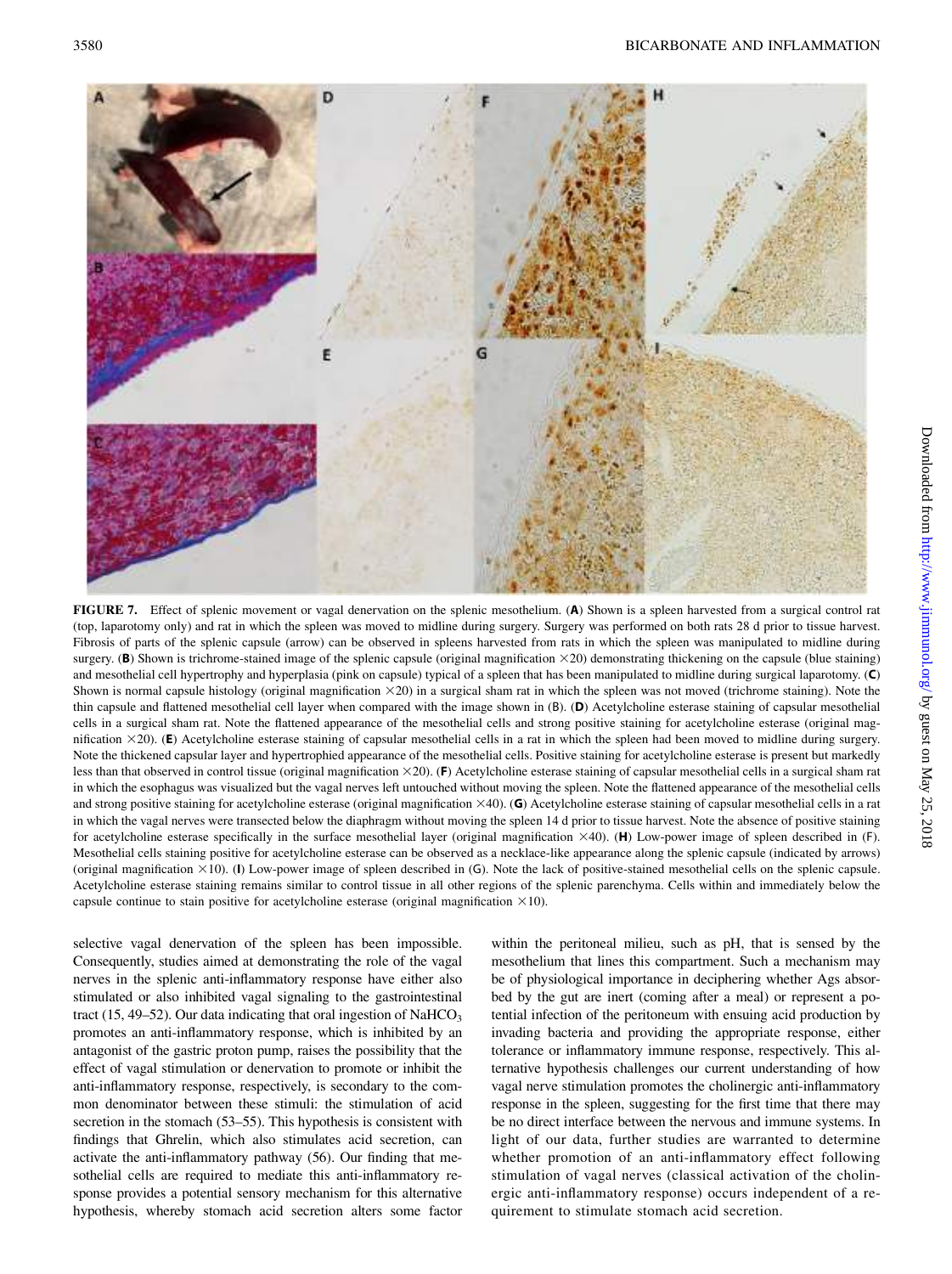

FIGURE 8. Evidence of neuronal connections to the splenic mesothelium. (A) Thin connections to the splenic capsule can be observed in trichromestained rat spleens at low power (original magnification  $\times$ 5) that are not observed by the naked eye (arrow). The origin of these connections is uncertain, but they appear to be common at the splenic poles and along the inferior edge of the spleen surface. (B) A connection (arrow) at higher magnification (original magnification 340). Trichrome-stained tissue connects on the capsular surface often forming a "raised nodule," which protrudes from the capsule more than the surrounding mesothelial layer. (C) These connections stain strongly positive for the pan-neuronal marker PGP9.5. Shown is a connection (arrow) from a control rat stained for PGP9.5. Note also the positive staining on the surrounding mesothelial layer. This was present only on the inferior axis of the spleen and was most evident in areas where connections such as this were observed (original magnification  $\times$ 40). (D) PGP9.5 staining of capsular mesothelial cells in a surgical sham rat. Note the flattened appearance of the mesothelial cells and strong positive staining for PGP9.5 (original magnification  $\times$ 40). (E) These connections stain negative for the sympathetic neuronal marker tyrosine hydroxylase. Note strong positive staining was observed around blood vessels in the splenic parenchyma (one can be observed directly below the intersection point of this connection) (original magnification  $\times$ 20). (F) Acetylcholine esterase staining within a connection to the splenic capsule in a control rat. Note punctate positive staining for acetylcholine esterase throughout the connection. Positive staining for acetylcholine esterase can also be observed in the surrounding capsular mesothelial cells and underlying splenic parenchyma (original magnification  $\times$ 40). (G) PGP9.5 staining at the inferior edge of the spleen. Mesothelial cells in this region stain strongly positive for the pan-neuronal marker PGP9.5 (original magnification  $\times$ 5). (H) Tyrosine hydroxylase staining at the inferior edge of the spleen. Mesothelial cells in this region stain negative for the sympathetic neuronal marker tyrosine hydroxylase (original magnification 35). (I) Acetylcholine esterase staining at the inferior edge of the spleen. Mesothelial cells in this region stain strongly positive for the parasympathetic neuronal marker acetylcholine esterase (original magnification  $\times$ 5).

A number of previous studies have investigated potential cholinergic innervation of the spleen and found no evidence of significant innervation (37). For example, Bellinger et al. (57) found little effect of vagal transection on acetylcholine esterase staining or choline acetyltransferase activity in the spleen of adult rats. How then can we reconcile our data with the results of these previous studies? One possibility that may explain our differing findings is that mesothelial cells represent a small fraction of total splenic tissue and thus would be unlikely to contribute significantly to total splenic choline acetyltransferase activity. Furthermore, as discussed below, the mesothelial cells themselves may not be directly responsible for signaling immune cells within the splenic tissue, lessening the need for significant parenchymal innervation (57). In difference to

previous reports, our immunohistochemical studies were focused on the splenic mesothelium. As mesothelial cells reside on the splenic surface and Abs can often accumulate around the edge of the tissue, it is possible that previous investigators disregarded positive staining for acetylcholine esterase in these cells as nonspecific. Our observation that only mesothelial cells along the inferior axis of the splenic capsule stain positive for acetylcholine esterase, as well as evidence that this staining is lost following transection of the vagal nerves, however, strongly refute this possibility. Furthermore, these same cells stain positive for the pan-neuronal marker PGP9.5. It is also possible that mesothelial staining was simply missed by previous investigators. In this regard, unless specifically focusing on the mesothelial layer on the inferior axis of the splenic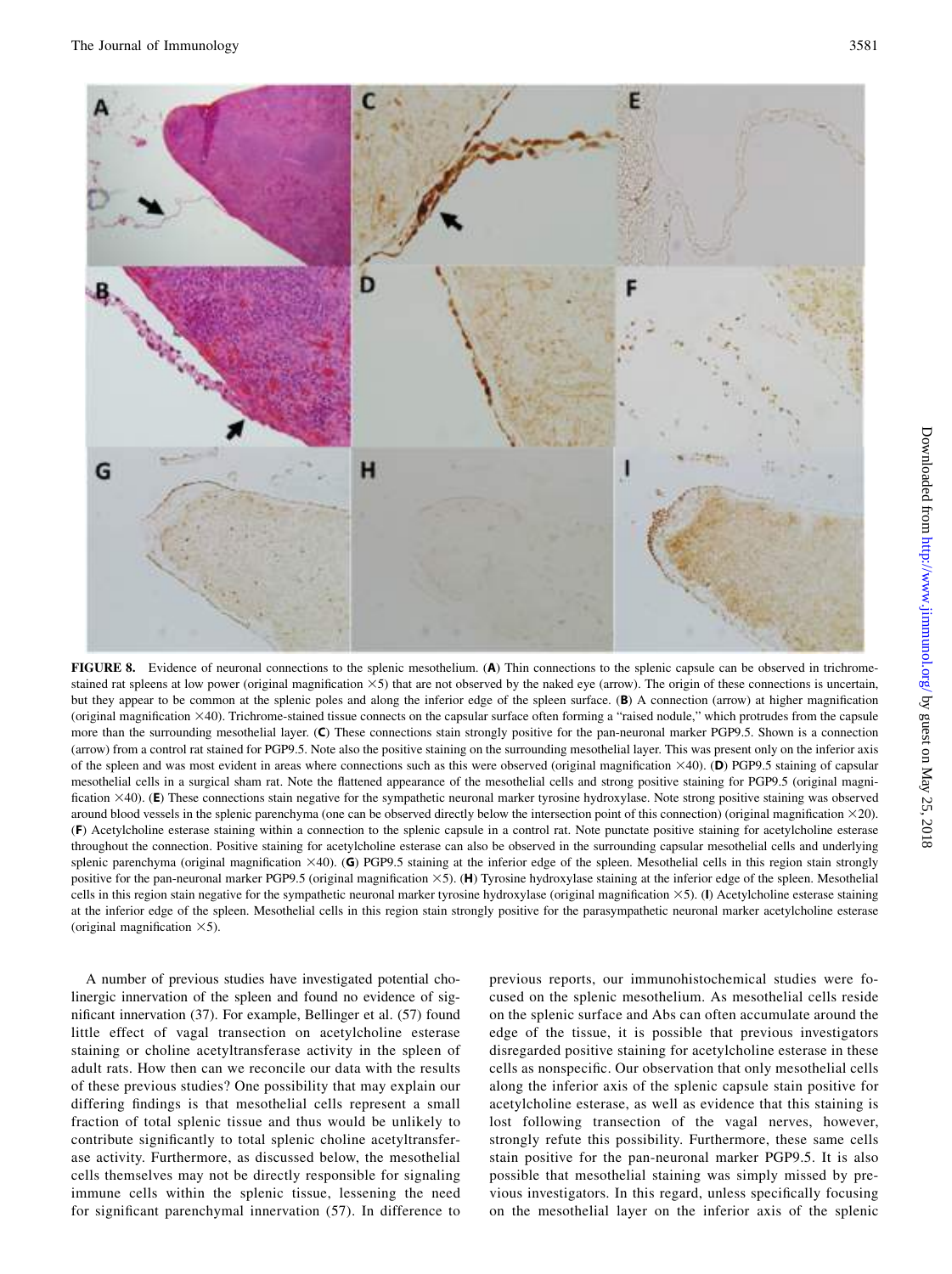

FIGURE 9. Neuronal-like structures identified within mesothelial cells connecting to the splenic capsule. (A and B) Osmium-stained electron micrographs of mesothelial cells on the inferior edge of a Sprague Dawley rat splenic capsule located close to the branch point of a connection. Mesothelial cells were identified by their location above the collagen layer of the splenic capsule and their numerous microvilli. Structures within the mesothelial cell cytoplasm resemble similar structures fond in neuronal tissue. In these images, electron-dense structures similar to that of synaptic junctions (S) can be observed between two circular structures. In (A), one of these low-density circular structures contains a single mitochondrion. These structures are similar to that observed in dendrites (D) of neuronal cells. More densely filled structures run adjacent to the dendritic structure separated by (S), which resemble axons (A) in their arrangement with the dendritic structures and greater electron density. No clear vesicular structures were observed within (A). (C and E) Many of the "axonal-looking" structures (A) were found to contain a dense elongated core, similar to synaptic ribbons (R) observed in the axons of rapidly firing neural cells. (D and F) Shown are urethane-stained sections, which provide less ultrastructural contrast but allow Ag-specific staining. Immunogold labeling of Abs against ribeye, a core component of synaptic ribbons, demonstrated gold particle deposition on the dark-banded structures within mesothelial cells that resembled synaptic ribbons (R). (G) In this low-magnification osmium-stained section, a tissue connection with the splenic capsule can be observed. Mesothelial cells, identified by their microvilli, can be seen lining the entire length of the connection before making contact with other mesothelial cells on the splenic surface. At higher magnification,  $>15$  object pairs, similar to that observed in (C and D), containing all of axon- (A), ribbon- (R), and dendritic-(D) like structures can be seen in this image. (H and I) Paraffin-embedded sections of rat spleen stained with anti-ribeye, a core component of synaptic ribbons. As shown in (H), mesothelial cells located on structures that connect to the splenic capsule as well as mesothelial cells immediately adjacent to these junctions stain positive for ribeye. As demonstrated in (I), mesothelial cells in areas where these junctions are not present are negative for ribeye, whereas the splenic parenchyma is positive.

capsule, our own observations indicate there is little difference in acetylcholine esterase staining following vagal transection in other regions of the spleen.

One question raised by our data is, "How can mesothelial cells alter the immune cell profile within the spleen?" Perhaps mesothelial cells directly secrete acetyl-choline onto the splenic capsule, altering local splenic monocyte or T cell activation state. Alternatively, mesothelial cells could act via a more complex signaling process. In this regard, it is interesting that we observe a dense network of nerves directly below the splenic capsule on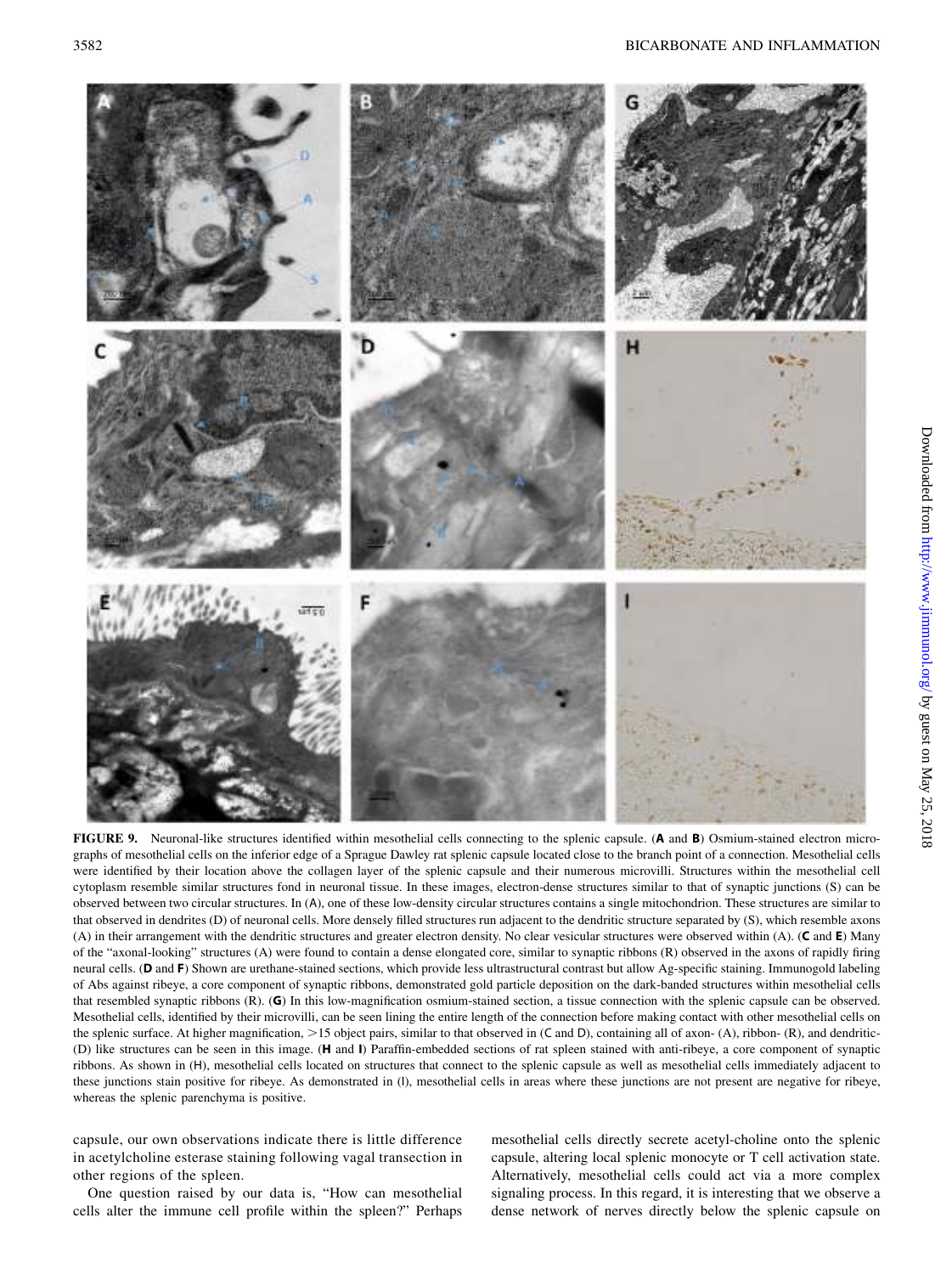

FIGURE 10. Dense network of acetylcholine esterase–positive nerves immediately below the splenic capsule. (A and D) Thin (5 mm) sections through the frontal plane of the splenic capsule indicate strong and diffuse positive staining for the pan-neuronal marker PGP9.5 in the capsular layer. (A) Original magnification  $\times$ 5. (D) Original magnification  $\times$ 20. (B and E) Thin (5 mm) sections through the frontal plane of the splenic capsule indicate strong positive staining for the sympathetic neuronal marker tyrosine hydroxylase in the capsular layer, with tyrosine hydroxylase–positive tissue forming a lose web of interconnected nerves. (B) Original magnification  $\times$ 5. (E) Original magnification  $\times$ 20. (C and F) Thin (5 mm) sections through the frontal plane of the splenic capsule indicate strong and diffuse positive staining for the parasympathetic neuronal marker acetylcholine esterase in the capsular layer. (C) Original magnification  $\times$ 5. (F) Original magnification  $\times$ 20. (G) The splenic capsule viewed at 40 $\times$  on a confocal microscope. Tissue was loaded with the  $Ca<sup>2+</sup>$ -sensitive indicator fluo-4. Note a dense layer of nerve tissue can be observed directly below the mesothelial cell layer across the entire splenic capsule. The density of this neural web is much greater than that observed in (B) and (E) in tissue stained positive for tyrosine hydroxylase, indicating additional nerve tissue is present. Activation of these nerves can be stimulated by electrical field stimulation (see supplement). (H) Transmission electron microscopy indicates that nerves sit directly below the splenic capsule. Black arrow indicates capsular mesothelial cell. White arrow indicates nerve closely associated with the splenic capsule. Bar,  $5 \mu m$ . (I) Nerves are identified by the presence of intracellular vesicles typical of synaptic junctions.

which the mesothelial cells reside (Fig. 10, [Supplemental Video\)](http://www.jimmunol.org/lookup/suppl/doi:10.4049/jimmunol.1701605/-/DCSupplemental). Although it has been previously reported that the splenic capsule is innervated, this innervation was reported to consist primarily of tyrosine hydroxylase–positive sympathetic nerves that arise from blood vessels that supply the splenic parenchyma (58). In difference, we find that the majority of capsular nerves stain negative for tyrosine hydroxylase and instead stain lightly positive for acetylcholine esterase and PGP9.5. Importantly, and consistent with previous reports, acetylcholinesterase staining was not altered in this region of the spleen following either manipulation of the spleen or subdiaphragmatic vagal denervation, suggesting these nerves are

not of vagal origin (57). Given their close anatomical arrangement, we speculate that mesothelial cells may release paracrine factors, such as acetylcholine, that alter the signaling of these capsular ([perhaps sympathetic (57)]) nerves, which may then modulate the anti-inflammatory response within the splenic parenchyma. Such a signaling pathway could potentially explain why sympathetic denervation of the spleen results in loss of cholinergic antiinflammatory responses, as sympathetic denervation has been demonstrated to abolish acetylcholinesterase staining in the region in which these underlying nerves are located (57). Importantly, we found no evidence that simple manipulation of the spleen altered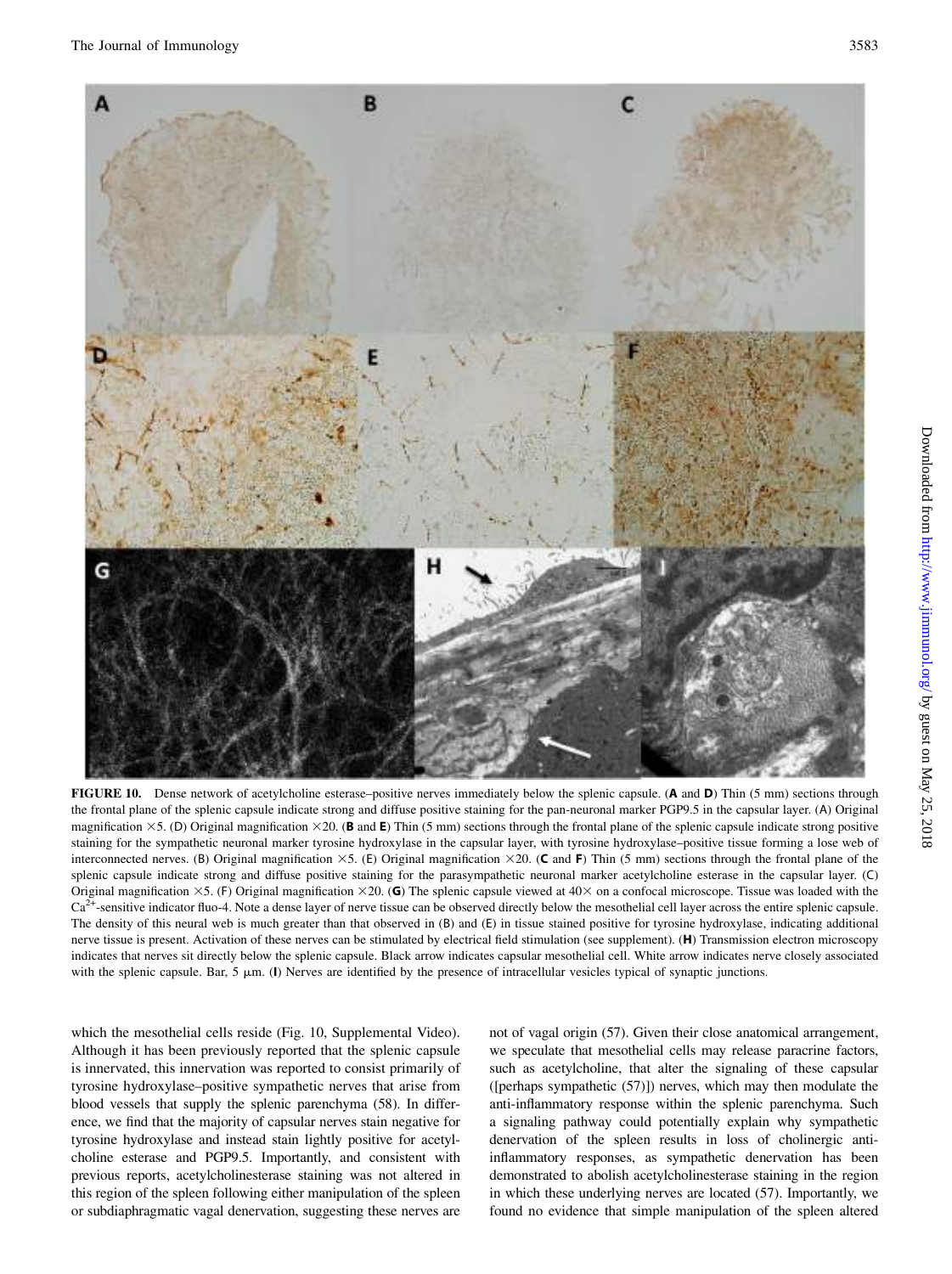

FIGURE 11. Tissue weights 2 wk following surgery in Sprague Dawley rats. Data are mean  $\pm$  SE. p values represent results of two-way ANOVA comparing groups as indicated.  $p < 0.05$  was considered significant.  $n = 15/9/5/5$  for untouched control, untouched vagotomy, moved spleen control, and moved spleen vagotomy groups, respectively.

sympathetic innervation of the spleen, as indicated by tyrosine hydroxylase staining [\(Supplemental Fig. 4\)](http://www.jimmunol.org/lookup/suppl/doi:10.4049/jimmunol.1701605/-/DCSupplemental).

In summary, we report that oral  $NaHCO<sub>3</sub>$  activates splenic anti-inflammatory pathways in both rats and humans. Our novel finding provides a potentially practical and/or cost-effective and relatively safe method to activate splenic anti-inflammatory pathways in humans and therefore may have significant therapeutic potential for inflammatory disease. We provide both functional (flow cytometry) and anatomical and histological evidence that the signals that mediate this response are transmitted to the spleen via a novel neuronal-like function of mesothelial cells. To our knowledge, this is the first evidence that mesothelial cells may have a role in transmitting cholinergic signals to distal sites and, combined with evidence that gastric acid secretion is required to promote an anti-inflammatory response to  $NaHCO<sub>3</sub>$ , raises the possibility that there may be no direct interface between the nervous and immune systems. Future studies testing the efficacy of oral NaHCO<sub>3</sub> to limit injury in models of inflammatory disease will be required to determine the therapeutic potential of this stimuli.

## Acknowledgments

We thank the Augusta University Histology Core for help with sample preparation and analysis.

# **Disclosures**

The authors have no financial conflicts of interest.

# References

- 1. Cao, Q., D. C. Harris, and Y. Wang. 2015. Macrophages in kidney injury, inflammation, and fibrosis. Physiology (Bethesda) 30: 183–194.
- 2. Amdur, R. L., H. I. Feldman, J. Gupta, W. Yang, P. Kanetsky, M. Shlipak, M. Rahman, J. P. Lash, R. R. Townsend, A. Ojo, et al; CRIC Study Investigators. 2016. Inflammation and progression of CKD: the CRIC study. Clin. J. Am. Soc. Nephrol. 11: 1546–1556.
- 3. Kim, H. W., C. K. Lee, H. S. Cha, J. Y. Choe, E. J. Park, and J. Kim. 2015. Effect of anti-tumor necrosis factor alpha treatment of rheumatoid arthritis and chronic kidney disease. Rheumatol. Int. 35: 727–734.
- 4. Tracey, K. J. 2002. The inflammatory reflex. Nature 420: 853–859.
- 5. Inoue, T., C. Abe, S. S. Sung, S. Moscalu, J. Jankowski, L. Huang, H. Ye, D. L. Rosin, P. G. Guyenet, and M. D. Okusa. 2016. Vagus nerve stimulation mediates protection from kidney ischemia-reperfusion injury through a7nAChR + splenocytes. J. Clin. Invest. 126: 1939–1952.
- 6. Łoniewski, I., and D. E. Wesson. 2014. Bicarbonate therapy for prevention of chronic kidney disease progression. Kidney Int. 85: 529-535.
- 7. De Miguel, C., N. P. Rudemiller, J. M. Abais, and D. L. Mattson. 2015. Inflammation and hypertension: new understandings and potential therapeutic targets. Curr. Hypertens. Rep. 17: 507.
- 8. Li, X., M. Yang, Z. Li, M. Xue, Z. Shangguan, Z. Ou, M. Liu, S. Liu, S. Yang, and X. Li. 2016. Fructus xanthii improves lipid homeostasis in the epididymal adipose tissue of rats fed a high-fat diet. Mol. Med. Rep. 13: 787–795.
- 9. Crissey, J. M., J. Padilla, V. J. Vieira-Potter, P. K. Thorne, L. G. Koch, S. L. Britton, J. P. Thyfault, and M. H. Laughlin. 2015. Divergent role of nitric oxide in insulin-stimulated aortic vasorelaxation between low- and high-intrinsic aerobic capacity rats. Physiol. Rep. 3: e12459.
- 10. Kim, K. J., and J. A. Filosa. 2012. Advanced in vitro approach to study neurovascular coupling mechanisms in the brain microcirculation. J. Physiol. 590: 1757–1770.
- 11. Baban, B., P. R. Chandler, B. A. Johnson, III, L. Huang, M. Li, M. L. Sharpe, L. M. Francisco, A. H. Sharpe, B. R. Blazar, D. H. Munn, and A. L. Mellor. 2011. Physiologic control of IDO competence in splenic dendritic cells. J. Immunol. 187: 2329–2335.
- 12. Baban, B., P. R. Chandler, M. D. Sharma, J. Pihkala, P. A. Koni, D. H. Munn, and A. L. Mellor. 2009. IDO activates regulatory T cells and blocks their conversion into Th17-like T cells. J. Immunol. 183: 2475–2483.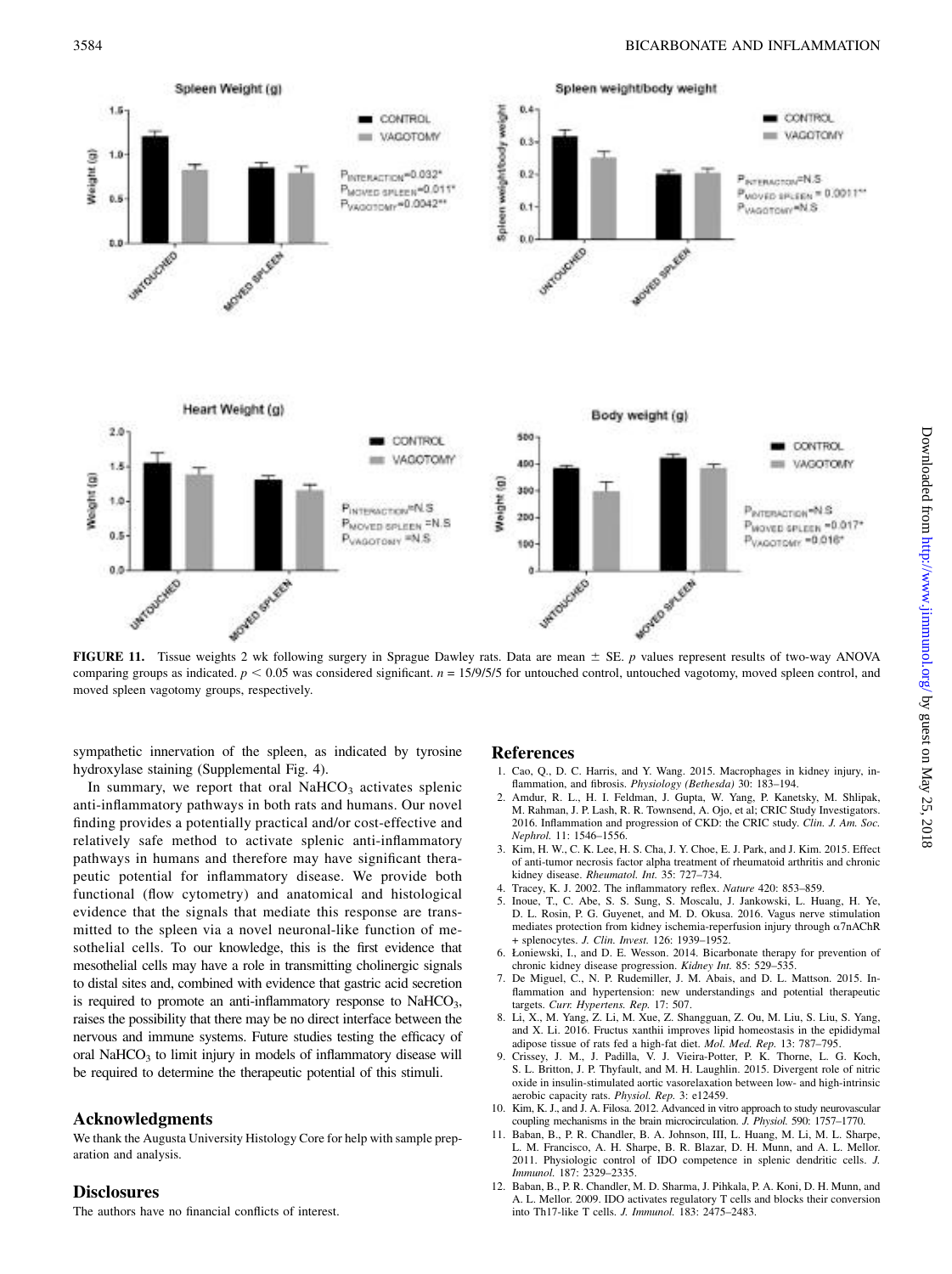- 13. Braun, M., K. Vaibhav, N. Saad, S. Fatima, D. W. Brann, J. R. Vender, L. P. Wang, M. N. Hoda, B. Baban, and K. M. Dhandapani. 2017. Activation of myeloid TLR4 mediates T lymphocyte polarization after traumatic brain injury. J. Immunol. 198: 3615–3626.
- 14. Jin, C., J. Sun, C. A. Stilphen, S. M. Smith, H. Ocasio, B. Bermingham, S. Darji, A. Guha, R. Patel, A. M. Geurts, et al. 2014. HV1 acts as a sodium sensor and promotes superoxide production in medullary thick ascending limb of Dahl saltsensitive rats. Hypertension 64: 541-550.
- 15. Rosas-Ballina, M., and K. J. Tracey. 2009. Cholinergic control of inflammation. J. Intern. Med. 265: 663–679.
- 16. Tracey, K. J. 2009. Reflex control of immunity. Nat. Rev. Immunol. 9: 418–428. 17. Koopman, F. A., S. S. Chavan, S. Miljko, S. Grazio, S. Sokolovic, P. R. Schuurman, A. D. Mehta, Y. A. Levine, M. Faltys, R. Zitnik, et al. 2016. Vagus nerve stimulation inhibits cytokine production and attenuates disease
- severity in rheumatoid arthritis. Proc. Natl. Acad. Sci. USA 113: 8284-8289. 18. Kain, D., U. Amit, C. Yagil, N. Landa, N. Naftali-Shani, N. Molotski, V. Aviv, M. S. Feinberg, O. Goitein, T. Kushnir, et al. 2016. Macrophages dictate the progression and manifestation of hypertensive heart disease. Int. J. Cardiol. 203: 381–395.
- 19. Colin, S., G. Chinetti-Gbaguidi, and B. Staels. 2014. Macrophage phenotypes in atherosclerosis. Immunol. Rev. 262: 153–166.
- 20. De Paoli, F., B. Staels, and G. Chinetti-Gbaguidi. 2014. Macrophage phenotypes and their modulation in atherosclerosis. Circ. J. 78: 1775–1781.
- 21. Zhu, W., Z. Jin, J. Yu, J. Liang, Q. Yang, F. Li, X. Shi, X. Zhu, and X. Zhang. 2016. Baicalin ameliorates experimental inflammatory bowel disease through polarization of macrophages to an M2 phenotype. Int. Immunopharmacol. 35: 119–126.
- 22. Aroor, A. R., S. McKarns, V. G. Demarco, G. Jia, and J. R. Sowers. 2013. Maladaptive immune and inflammatory pathways lead to cardiovascular insulin resistance. Metabolism 62: 1543-1552
- 23. Chalmers, S. A., V. Chitu, M. Ramanujam, and C. Putterman. 2015. Therapeutic targeting of macrophages in lupus nephritis. Discov. Med. 20: 43–49.
- 24. Huston, J. M., and K. J. Tracey. 2011. The pulse of inflammation: heart rate variability, the cholinergic anti-inflammatory pathway and implications for therapy. J. Intern. Med. 269: 45–53.
- 25. Ohashi, W., K. Hattori, and Y. Hattori. 2015. Control of macrophage dynamics as a potential therapeutic approach for clinical disorders involving chronic inflammation. J. Pharmacol. Exp. Ther. 354: 240–250.
- 26. Belliere, J., A. Casemayou, L. Ducasse, A. Zakaroff-Girard, F. Martins, J. S. Iacovoni, C. Guilbeau-Frugier, B. Buffin-Meyer, B. Pipy, D. Chauveau, et al. 2015. Specific macrophage subtypes influence the progression of rhabdomyolysis-induced kidney injury. J. Am. Soc. Nephrol. 26: 1363–1377.
- 27. Lu, L., J. Barbi, and F. Pan. 2017. The regulation of immune tolerance by FOXP3. Nat. Rev. Immunol. 17: 703–717.
- 28. Martín-Orozco, E., M. Norte-Muñoz, and J. Martínez-García. 2017. Regulatory T cells in allergy and asthma. Front Pediatr. 5: 117.
- 29. Saresella, M., I. Marventano, R. Longhi, F. Lissoni, D. Trabattoni, L. Mendozzi, D. Caputo, and M. Clerici. 2008. CD4+CD25+FoxP3+PD1- regulatory T cells in acute and stable relapsing-remitting multiple sclerosis and their modulation by therapy. FASEB J. 22: 3500–3508.
- 30. Kawai, K., M. Uchiyama, J. Hester, K. Wood, and F. Issa. 2017. Regulatory T cells for tolerance. Hum. Immunol. DOI: [10.1016/j.humimm.2017.12.013.](http://dx.doi.org/10.1016/j.humimm.2017.12.013)
- 31. Qiao, Y. C., J. Shen, L. He, X. Z. Hong, F. Tian, Y. H. Pan, L. Liang, X. X. Zhang, and H. L. Zhao. 2016. Changes of regulatory T cells and of proinflammatory and immunosuppressive cytokines in patients with type 2 diabetes mellitus: a systematic review and meta-analysis. J. Diabetes Res. 2016: 3694957.
- 32. Tipton, A. J., B. Baban, and J. C. Sullivan. 2012. Female spontaneously hypertensive rats have greater renal anti-inflammatory T lymphocyte infiltration than males. Am. J. Physiol. Regul. Integr. Comp. Physiol. 303: R359–R367.
- 33. Zimmerman, M. A., B. Baban, A. J. Tipton, P. M. O'Connor, and J. C. Sullivan. 2015. Chronic ANG II infusion induces sex-specific increases in renal T cells in Sprague-Dawley rats. Am. J. Physiol. Renal Physiol. 308: F706–F712.
- 34. Gigliotti, J. C., L. Huang, H. Ye, A. Bajwa, K. Chattrabhuti, S. Lee, A. L. Klibanov, K. Kalantari, D. L. Rosin, and M. D. Okusa. 2013. Ultrasound prevents renal ischemia-reperfusion injury by stimulating the splenic cholinergic anti-inflammatory pathway. J. Am. Soc. Nephrol. 24: 1451–1460.
- 35. Dobre, M., M. Rahman, and T. H. Hostetter. 2015. Current status of bicarbonate in CKD. J. Am. Soc. Nephrol. 26: 515–523.
- 36. Lazarus, B., Y. Chen, F. P. Wilson, Y. Sang, A. R. Chang, J. Coresh, and M. E. Grams. 2016. Proton pump inhibitor use and the risk of chronic kidney disease. JAMA Intern. Med. 176: 238–246.
- 37. Martelli, D., M. J. McKinley, and R. M. McAllen. 2014. The cholinergic antiinflammatory pathway: a critical review. Auton. Neurosci. 182: 65–69.
- 38. Kooijman, S., I. Meurs, L. van Beek, P. P. Khedoe, A. Giezekamp, K. Pike-Overzet, C. Cailotto, J. van der Vliet, V. van Harmelen, G. Boeckxstaens, et al. 2015. Splenic autonomic denervation increases inflammatory status but does not aggravate atherosclerotic lesion development. Am. J. Physiol. Heart Circ. Physiol. 309: H646–H654.
- 39. Kooijman, S., W. J. de Jonge, and P. C. Rensen. 2015. Reply to "letter to the editor: parasympathetic innervation of the rodent spleen?". Am J Physiol Heart Circ Physiol 309: H2159.
- 40. Bratton, B. O., D. Martelli, M. J. McKinley, D. Trevaks, C. R. Anderson, and R. M. McAllen. 2012. Neural regulation of inflammation: no neural connection from the vagus to splenic sympathetic neurons. Exp. Physiol. 97: 1180–1185.
- 41. Rosas-Ballina, M., P. S. Olofsson, M. Ochani, S. I. Valdés-Ferrer, Y. A. Levine, C. Reardon, M. W. Tusche, V. A. Pavlov, U. Andersson, S. Chavan, et al. 2011.

Acetylcholine-synthesizing T cells relay neural signals in a vagus nerve circuit. Science 334: 98–101.

- 42. Zila, I., D. Mokra, J. Kopincova, M. Kolomaznik, M. Javorka, and A. Calkovska. 2017. Vagal-immune interactions involved in cholinergic anti-inflammatory pathway. Physiol. Res. 66(Suppl. 2): S139–S145.
- 43. Wessler, I., and C. J. Kirkpatrick. 2008. Acetylcholine beyond neurons: the nonneuronal cholinergic system in humans. Br. J. Pharmacol. 154: 1558–1571.
- 44. Trombino, S., A. Cesario, S. Margaritora, P. Granone, G. Motta, C. Falugi, and P. Russo. 2004. Alpha7-nicotinic acetylcholine receptors affect growth regulation of human mesothelioma cells: role of mitogen-activated protein kinase pathway. Cancer Res. 64: 135-145.
- 45. Mihara, T., W. Otsubo, K. Horiguchi, S. Mikawa, N. Kaji, S. Iino, H. Ozaki, and M. Hori. 2017. The anti-inflammatory pathway regulated via nicotinic acetylcholine receptors in rat intestinal mesothelial cells. J. Vet. Med. Sci. 79: 1795– 1802.
- 46. Park, J. H., Y. G. Kim, M. Shaw, T. D. Kanneganti, Y. Fujimoto, K. Fukase, N. Inohara, and G. Núñez. 2007. Nod1/RICK and TLR signaling regulate chemokine and antimicrobial innate immune responses in mesothelial cells. J. Immunol. 179: 514–521.
- 47. Valle, M. T., M. L. Degl'Innocenti, R. Bertelli, P. Facchetti, F. Perfumo, D. Fenoglio, A. Kunkl, R. Gusmano, and F. Manca. 1995. Antigen-presenting function of human peritoneum mesothelial cells. Clin. Exp. Immunol. 101: 172-176.
- 48. Cailotto, C., L. M. Costes, J. van der Vliet, S. H. van Bree, J. J. van Heerikhuize, R. M. Buijs, and G. E. Boeckxstaens. 2012. Neuroanatomical evidence demonstrating the existence of the vagal anti-inflammatory reflex in the intestine. Neurogastroenterol Motil 24:191–200, e193.
- 49. Bernik, T. R., S. G. Friedman, M. Ochani, R. DiRaimo, S. Susarla, C. J. Czura, and K. J. Tracey. 2002. Cholinergic antiinflammatory pathway inhibition of tumor necrosis factor during ischemia reperfusion. J. Vasc. Surg. 36: 1231–1236.
- 50. Bernik, T. R., S. G. Friedman, M. Ochani, R. DiRaimo, L. Ulloa, H. Yang, S. Sudan, C. J. Czura, S. M. Ivanova, and K. J. Tracey. 2002. Pharmacological stimulation of the cholinergic antiinflammatory pathway. J. Exp. Med. 195: 781–788.
- 51. Kwan, H., L. Garzoni, H. L. Liu, M. Cao, A. Desrochers, G. Fecteau, P. Burns, and M. G. Frasch. 2016. Vagus nerve stimulation for treatment of inflammation: systematic review of animal models and clinical studies. Bioelectron. Med. 3: 1–6.
- 52. Matteoli, G., and G. E. Boeckxstaens. 2013. The vagal innervation of the gut and immune homeostasis. Gut 62: 1214–1222.
- 53. Berthoud, H. R., W. B. Laughton, and T. L. Powley. 1986. Vagal stimulation-induced gastric acid secretion in the anesthetized rat. J. Auton. Nerv. Syst. 16: 193–204.
- 54. Okuma, Y., and Y. Osumi. 1986. Central cholinergic descending pathway to the dorsal motor nucleus of the vagus in regulation of gastric functions. Jpn. J. Pharmacol. 41: 373–379.
- 55. Pevsner, L., and M. I. Grossman. 1955. The mechanism of vagal stimulation of gastric acid secretion. Gastroenterology 28:493–499; discussion, 531–495.
- 56. Mao, Y., T. Tokudome, I. Kishimoto, K. Otani, H. Nishimura, O. Yamaguchi, K. Otsu, M. Miyazato, and K. Kangawa. 2015. Endogenous ghrelin attenuates pressure overload-induced cardiac hypertrophy via a cholinergic antiinflammatory pathway. Hypertension 65: 1238–1244.
- 57. Bellinger, D. L., D. Lorton, R. W. Hamill, S. Y. Felten, and D. L. Felten. 1993. Acetylcholinesterase staining and choline acetyltransferase activity in the young adult rat spleen: lack of evidence for cholinergic innervation. Brain Behav. Immun. 7: 191–204.
- 58. Elfvin, L. G., J. Johansson, A. S. Höijer, and H. Aldskogius. 1994. The innervation of the splenic capsule in the guinea pig: an immunohistochemical and ultrastructural study. J. Anat. 185: 267–278.
- 59. Tipton, A. J., B. Baban, and J. C. Sullivan. 2014. Female spontaneously hypertensive rats have a compensatory increase in renal regulatory T cells in response to elevations in blood pressure. Hypertension 64: 557–564.
- 60. Dick, A. D., A. L. Ford, J. V. Forrester, and J. D. Sedgwick. 1995. Flow cytometric identification of a minority population of MHC class II positive cells in the normal rat retina distinct from CD45lowCD11b/c+CD4low parenchymal microglia. Br. J. Ophthalmol. 79: 834–840.
- 61. He, J., Y. Yin, T. A. Luster, L. Watkins, and P. E. Thorpe. 2009. Antiphosphatidylserine antibody combined with irradiation damages tumor blood vessels and induces tumor immunity in a rat model of glioblastoma. Clin. Cancer Res. 15: 6871–6880.
- 62. Kato, M., S. Khan, E. d'Aniello, K. J. McDonald, and D. N. Hart. 2007. The novel endocytic and phagocytic C-type lectin receptor DCL-1/CD302 on macrophages is colocalized with F-actin, suggesting a role in cell adhesion and migration. J. Immunol. 179: 6052–6063.
- 63. Yokoyama, W. M., F. Koning, P. J. Kehn, G. M. Pereira, G. Stingl, J. E. Coligan, and E. M. Shevach. 1988. Characterization of a cell surface-expressed disulfidelinked dimer involved in murine T cell activation. J. Immunol. 141: 369–376.
- 64. Baban, B., J. Y. Liu, X. Qin, N. L. Weintraub, and M. S. Mozaffari. 2015. Upregulation of programmed death-1 and its ligand in cardiac injury models: interaction with GADD153. PLoS One 10: e0124059.
- 65. Glorie, L. L., A. Verhulst, V. Matheeussen, L. Baerts, J. Magielse, N. Hermans, P. C. D'Haese, I. De Meester, and A. De Beuf. 2012. DPP4 inhibition improves functional outcome after renal ischemia-reperfusion injury. Am. J. Physiol. Renal Physiol. 303: F681–F688.
- 66. Park, E. S., K. Uchida, and H. Nakayama. 2014. Establishment of a rat model for canine necrotizing meningoencephalitis (NME). Vet. Pathol. 51: 1151–1164.
- 67. Baban, B., A. M. Hansen, P. R. Chandler, A. Manlapat, A. Bingaman, D. J. Kahler, D. H. Munn, and A. L. Mellor. 2005. A minor population of splenic